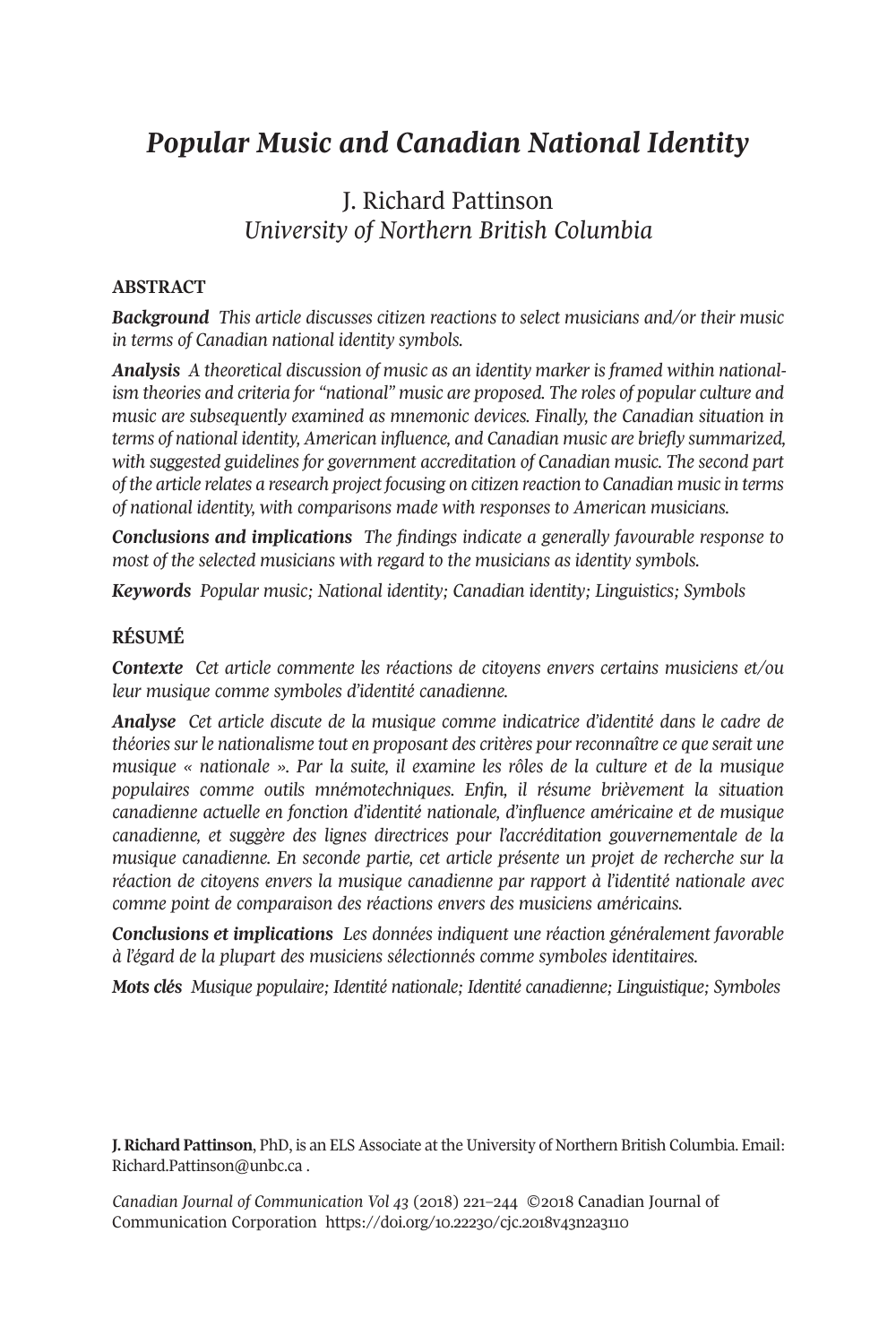# **Introduction**

If you start me up, I'll never stop. (Jagger & Richards, 1981)

By default, the term popular music is a contradiction, as it suggests that there should be a category of "unpopular music." All music is popular, though not for all people. Through a process of eliminating attempts at defining it,JohnConnell andChrisGibson (2003) reasoned that there cannot be a formal definition of popular music. Lacking such a definition, this articles determines that popular music is recognized as a socially constructed phenomenon in much the same manner as Benedict Anderson's (1991) imagined communities, in which members of a society share an understanding of what their society is without necessarily having the ability to transcribe their understanding to words. The following caveats also apply: 1) the music is distributed by and easily available via mass media (Middleton, 1990); 2) it is somewhat time-sensitive in that it often only has current relevance;  $3$ ) it can be mythologized by being subcategorized as classical pop or classical rock;  $4$ ) it is understood to be mainstream music, the dominant trend/taste of the masses; and 5) it sources from the developed societies of the industrialized West (Middleton, 1990). This article focuses on popular music and Canadian national identity with regard to American cultural dominance and a perceived lack of national identity in contemporary Canada, an issue of special importance to historians, ethnomusicologists, scholars of media studies or Canadian identity, the Canadian government—especially the Canadian Radio-television and Telecommunications Commission (CRTC)—and perhaps Canadians in general.

Until recently, there has been a scarcity of academic research on the subject of pop music as a national identity symbol (Weisethaunet, 2007; see also Folkestad, 2002), yet the importance of pop music as a conduit for national ideologies, histories, experiences, and values is immeasurable. Ken McLeod (2011) indicates how certain genres of popular music are "stereotypically representative of national identity" (p.163), using Jamaican reggae and American country or blues music as examples. Andy Bennet (2001) adds that during the 1960s "music became … [a] medium for dissemination of social-political issues" (p. 30), and that it can express feelings of unity or create a collective bond between its listeners and their shared understanding of its message. As McLeod (2011) so aptly expresses, popular music is "a cultural [expression] of the modern and postmodern era[s]" (p. 7).

#### **Review**

It's written in the books in the literature that I've read. (Hucknall, 1987)

*Music as an identity marker*

Who are you? (Townshend, 1977)

In *Britishness, Popular Music, and National Identity,* Irene Morra (2014) creates a convincing argument for pop music being symbolic of the British national identity: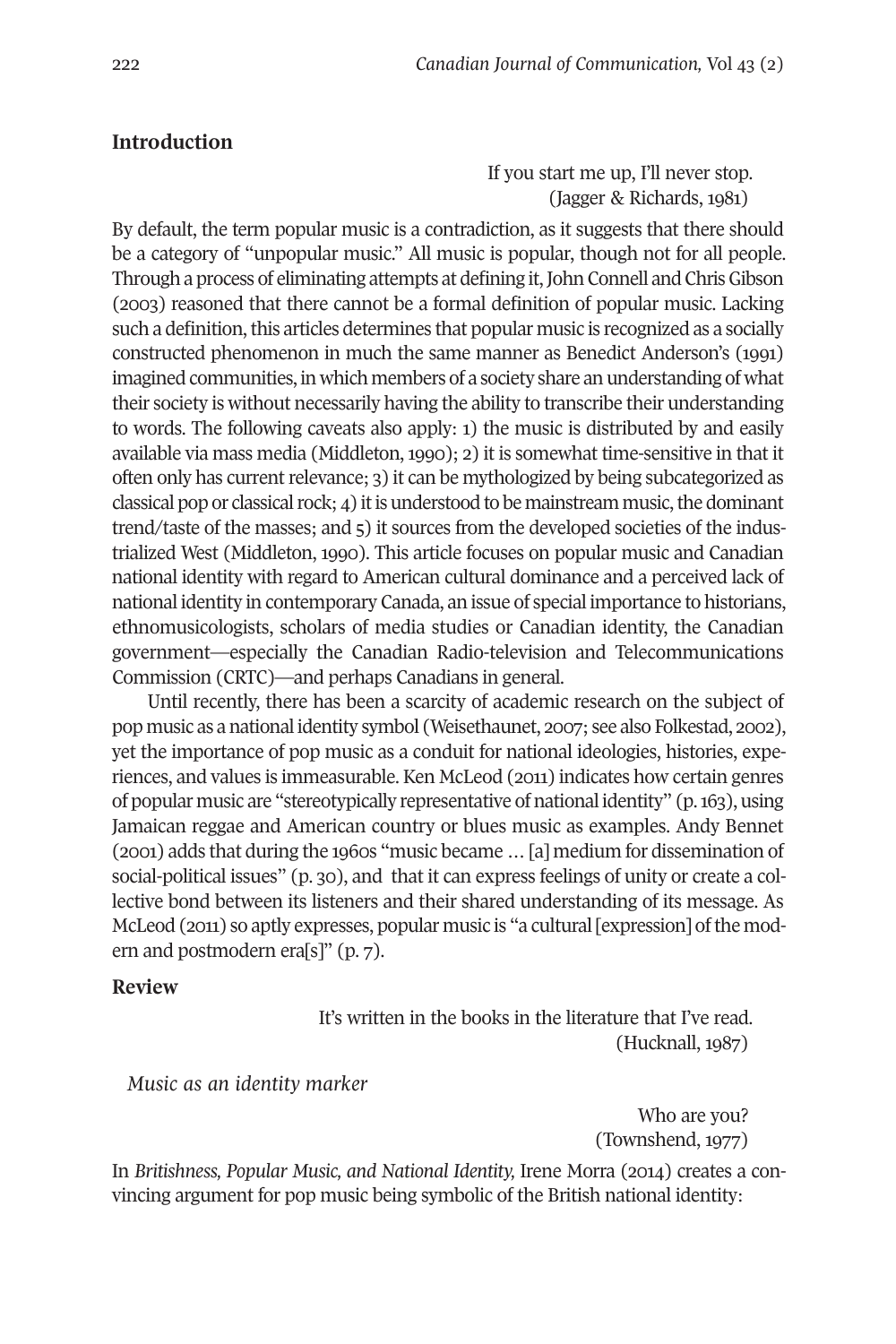The Beatles and their contemporaries … represent a social and cultural revolution that ushered in the Swinging Sixties and "modern Britain" … the Sex Pistols manifested a new generation of disaffected youth. The Clash and the Specials transformed that energy into a vital social activism. The Jam embodied the people's rebellious resistance to Thatcherism, the Smiths an equally rebellious and emphatic individualism. (p. 11)

Morra's argument that pop music both mirrors and expresses a social and a national history is supported by Larry Starr and Christopher Waterman (2003), who assertthat "music is one important medium through which we formulate and express our identity" (p. 4). This does not imply that pop music *must* mirror national identity. Roy Shuker (2005), in contrast to Starr and Waterman (2003), notes that certain types of pop music from New Zealand lack a national denotation, a point echoed by Nabeel Zuberi (2007) who feels that it is not necessary to produce national identity during the creative process. That being said, it is difficult to determine whether or not at least *some* aspects of national identity are not *re*produced, rather than produced, during the creative process. Perhaps, as Shuker (2005) summarizes, "national music" may simply be the adoption of what is international to the local level.

These notions summarize two opposing theoretical standpoints concerning national music histories (Weisethaunet, 2007). On the one hand there are those that affirm that at least part of the national heritage resides in music, while the opposing view is that the "foreign" transforms to the domestic. There are inherent problems with the latter view, however. First, despite the lack of a requirement to engender national characteristics during the transformation of foreign music into domestic, surely there must be some influence from the national collective consciousness in order for this transformation to occur at all. Otherwise, the music would simply remain "foreign." Second, the "foreign" must, at some point and place, begin as "domestic," with perhaps some inherently national influences as part of its creation. Zuberi (2007) states it is not *necessary* to insert the "national" while creating music (2007), and many artists create what might simply be referred to as "chart music" without national overtones. Most Elton John music, forinstance, would fitthis description. However, at some point it must be difficult *not* to do so. Felix Keesing (1965) has noted the "universal tendency for any people to put its own culture and society in a central position of priority and worth" (p. 46) (see also Porter & Samovar, 1997; Ting-Toomey, 1999), and as such it would seem difficult, if not impossible, to consistently circumvent the creative process without putting some of one's own identity into what is being created. Eventually, it seems probable that some music would contain either direct or indirect references to the nation. Third, and perhaps mostimportant, is the commonality that citizens mentally create through sharing experiences, values, and histories via the medium of pop music, despite never having met the vast majority of their fellow citizens (Anderson, 1991). Truly, if the concept of shared imagined communities is accepted, then the idea that certain media play an important part in said sharing must also be accepted, including the medium of pop music.

Either local or global culture can be represented in music—it is simply a matter of perspective. Using Bruce Springsteen as an example, it is clear that many of his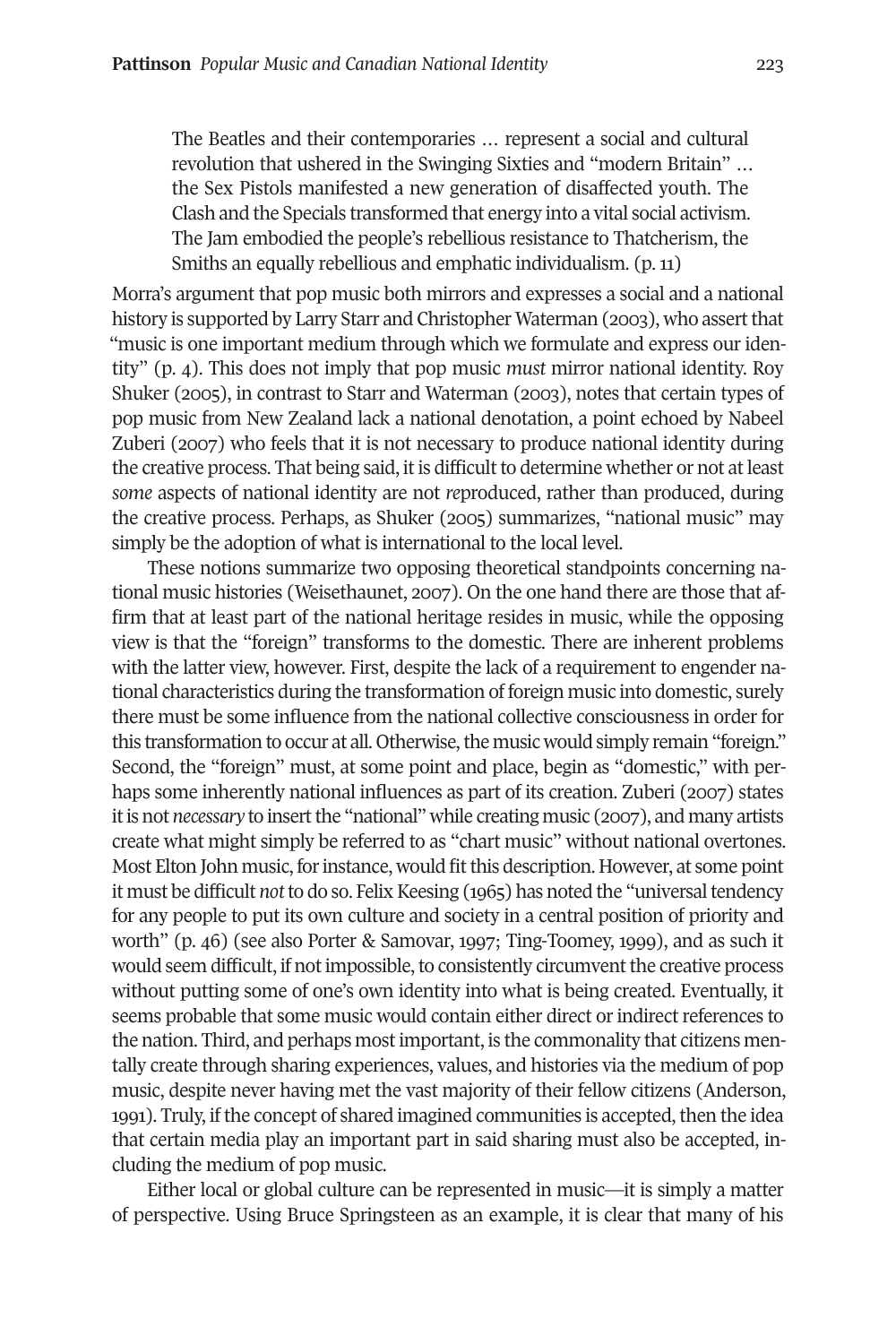songs represent "working class issues," which Connell and Gibson (2003) determine "[evoke] notions of community and local identity" (p. 42) displaying "the murky reality of the American dream" (Frith, 1988, p. 98). Utilizing Anderson's notion of imagined communities, it can then be argued that people living in far-flung countries can apply Springsteen's values to their own situation given that they find it authentic. Bennett (2001) illustrates how both reggae and punk began as local music, lending voice to social criticism of colonialism and marginalization, respectively. He describes how both became global music, and in the process of doing so, punk in particular became passé in its birthplace, Britain. From global music, both were reborn as local music in different locales, with slightly different connotations in their new settings, and occasionally re-became global music. For example, reggae became local in the United Kingdom, as music performed by non-Caribbean groups such as the Police; in the process, reggae lost the political message it contained as Jamaican music. Punk became "Hungarianized," where youth lamented socioeconomic decline caused by the failure of socialism. In essence, the local became global, which in turn became a new version of local.

*The nation*

The face of the nation keeps changing and changing. (Mellencamp, 1985)

To better understand "national" pop music, it is necessary to examine the concepts of nation formation and nationalism. A nation must be far more than an area with imaginary lines around it. Henri Tajfel (1981) declares that a nation can only existif its people believe they belong to it and self-categorize themselves as "we" and exclude others who are "not we," remaining as parts of such a collective as long as itresults in a positive outcome. Rather than focus on the concept of nation, it is more practical to focus on nation formation, which will better encapsulate the relationship between pop music and identity. There are three general theories of nation formation that often form part of academic debate: primordialism, modernism, and postmodernism.

# **Nation formation: Theoretical concepts**

It's another fine day of nation-building, let's have a parade. (Jollett & Harmon, 2011)

Primordialism—and its close cousin, perennialism—is the beliefthat modern nations are the descendants of ancient constructs based upon kinship, shared origin, and the concept of a "homeland," where a basic biological need to form a nation is the driving force. The important commonality between both of these themes is that of history both ascribe to ancient traditions, myths, and ethnic and family ties. The most distinguished proponent of the perennialist view is Anthony D. Smith (1986), who believes that the concept of ancient ancestral territory with emotive ties, which he calls "homeland," is necessary, heroes and golden ages are explicitly symbolic, and that ethnic nuclei are essential forthe survival of the state. A "soft" version of primordialism asserts that a common homeland, with an accompanying history and mythology, can supplant the requirements of kinship or cultural heritage (Joireman, 2003). Being an immigrant nation disqualifies Canada as primordial, excepting the indigenous population.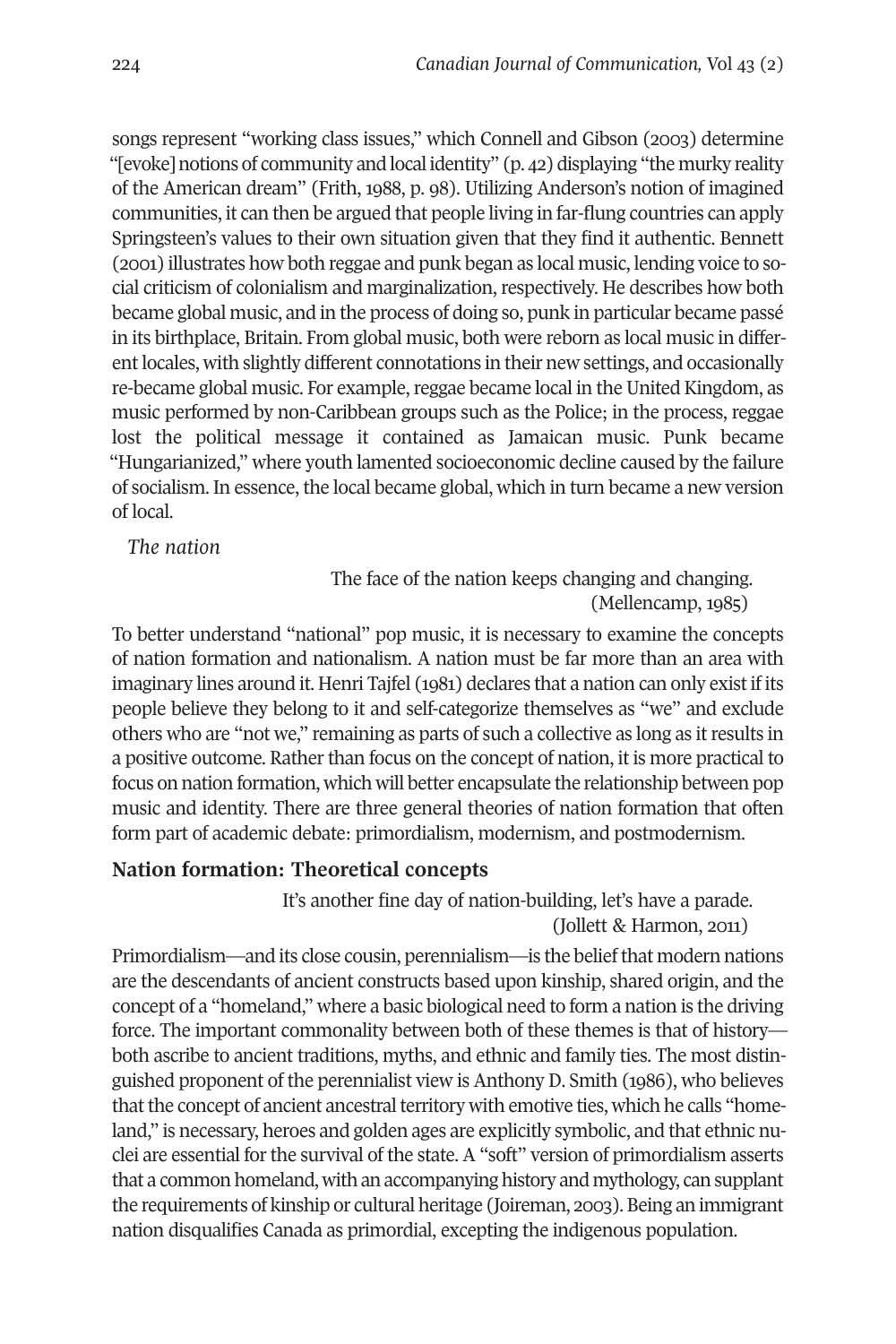Ernest Gellner (1983) offers a different and modernist theory of nationalism, herein referred to as "modernism," in which nations are created by social conditions such as industrialization, education, and outgrowths of the latter, such as mass communication. Gellner believes that the modern nation as it is presently understood began around the time of the French Revolution, although others have ascribed it to different events at or around the same time period, such as the rise of the Industrial Age. While history is still an essential part of the nation (Conversi, 2006; see also Block, 2006; Miller,1992; Wrong, 2000), it is not fixed on an ethnically inspired historical beginning, as in primordialism, but can evolve as the nation evolves or be from a range of cultures (Hutchinson & Smith, 1996). In many ways Canada could be classified as a modernist nation.

A third view is that of the postmodernist nation. Anderson (1991) defines a nation as an "imagined political community—and imagined as both inherently limited and sovereign. … Communities are to be distinguished … by the style in which they are imagined" (p. 6). He further elaborates, describing the nation as imagined, as its unity lies within the minds of its members, despite their never having met as a collective whole; as limited, due to its (political) boundaries or the boundaries set upon it by its members; as sovereign in its right to self-determination; and as a community because, despite internal social inequalities, each memberis part of a community of equal membership. Identity in such a nation is socially constructed, not bestowed (Walker, 2001). Maintenance of a postmodernist nation is by means of modern-day national symbols, which are purposefully selected, overtly exhibited, and ubiquitous (Smith, 2001). National character may be created through the representations of the nation in literature and its analysis (and presumably, other cultural media) and selected history. Indeed, "we often learn to construct identities in the present and so not to allow ourselves to be influenced by the narratives of the past" (Seidler, 1998, p. 122). Maurice Roche (2000) suggests that instead of building commonality around a common past, postmodernism is based more on a common present and common future. In many respects, Canada could also qualify as a postmodernist nation, especially in recent years as multiculturalism has become a larger part of what it means to be Canadian.

In postmodern nations there is no uniformity of identity, a situation largely attributable to globalization, where homogeneity of all cultures occurs, obscuring the differences between nations, and also the fragmentation of the imagined unity within the nation (Walker, 2001). Linda Hutcheon (1988) notes a paradox within the ideal of postmodernism, revealing a contradiction between establishing a set of values and norms and later challenging their stature as icons of culture. She notes that in postmodernism it is not the product that is of import as much as it is the process of conceiving of, recording, sharing, and interpreting what is important. Jean-François Lyotard and Jean-Loup Thébaud (1985) affirm that under postmodernism the process of judgement requires individuals to disregard all principles and replace them with feelings. Objective reality vanishes and is substituted with individual accounts of reality, with "nothing [lying] 'behind' or'beyond' this web of illusion" (Grenz,1996, p. 93). Douglas Kellner (1992) describes "a fragmented, disjointed, and discontinuous mode of experience [as] a fundamental characteristic of postmodern culture"(p. 144). For the pur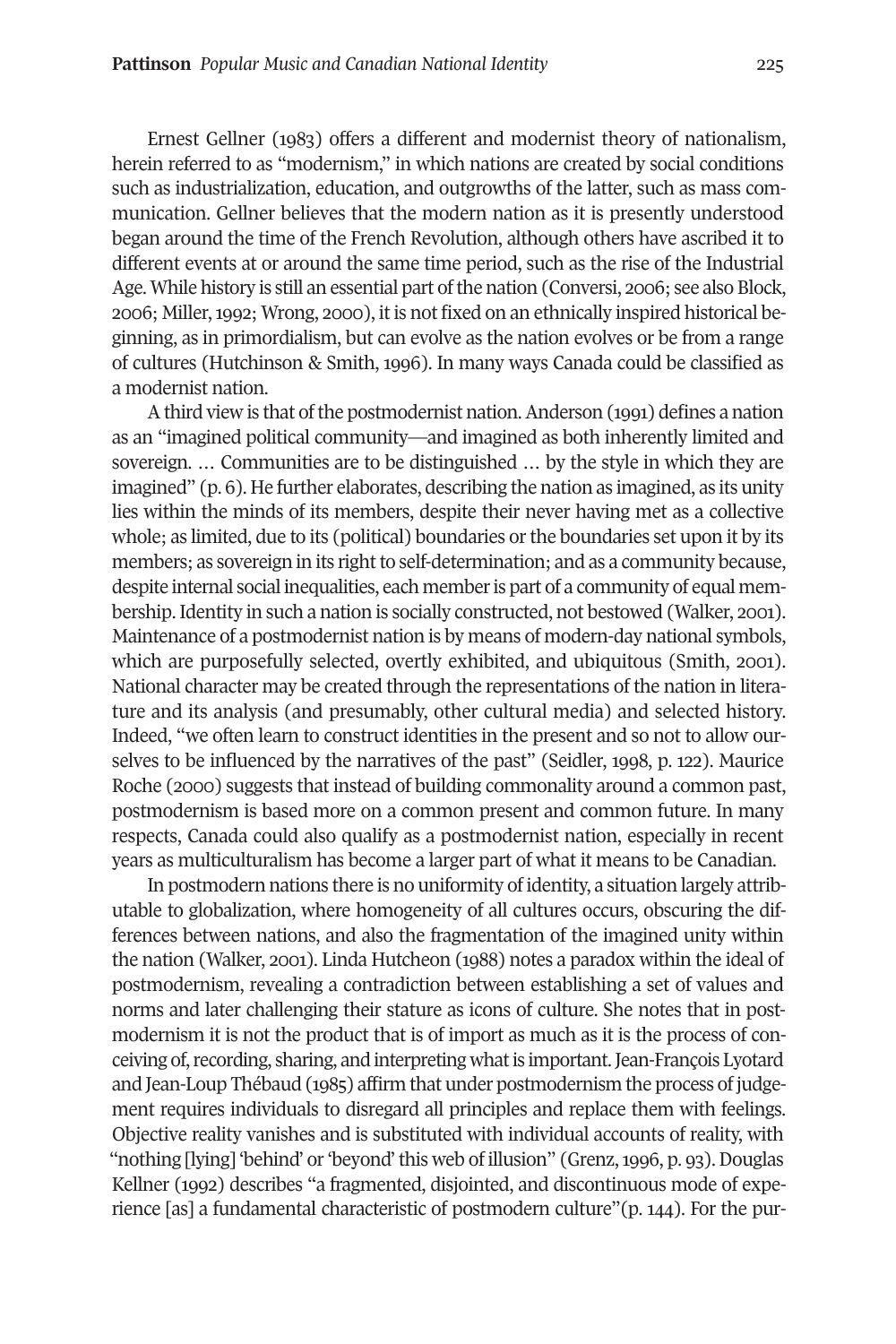pose of this article, the main differences between modernism and postmodernism are taken to be: an attachment to past history versus its abandonment in favour of present/future history, and/or a (postmodernist) socially constructed national identity.

*Nationalism*

I believe in a promised land. (Springsteen, 1977)

Nationalism is often described in two opposing constructs, ethnic nationalism and civic nationalism, which are sometimes referred to as Eastern (ethnic) and Western (civic) nationalisms, due to the geographic tendency toward one type or the other (Greenfeld, 2001). Anthony Smith (1986) similarly divides the two as Eastern being based on ethnicity and Western being based on territory, or political boundaries. In ethnic nationalism, group membership is distinguished by terms of ethnicity and excludes those not members of the dominant or ruling group, while those from this group are afforded favourable treatment. Huntington's (1996) *Clash of Civilizations* is perhaps the best known modern theory describing this philosophy, with nations becoming less important in favour of conventional groupings based on cultural and ethnic ties.

Civic nationalism, on the other hand, aims at involvement over exclusion, and protects the rights of all societal members equally (Ramet, 1997). Individualrights-afforded members of society are of importance in civic nationalism. Michael Billig's (1995) theory of "banal nationalism" is ofthis lattertype, where deep-rooted histories and myths common to ethnic nationalism are replaced by ritual observances of national identity where constant "flagging"—repetition—of national identity continually reminds societal members of what the homeland is and their place as members in it through symbols such as flags, banknotes, and visual/performing arts. Ritualized reimagining of the homeland and its values constantly reinvents national identity through political speeches and the like and is disseminated through mass media. Postmodernism is heavily reliant upon flagging, both as conscious and subconscious reminders of nationalism, yet at the same time reinventions of the self and the nation.

Civic nationalism is supportive of a state structure rather than shared origin, heritage, or culture. It also attempts to overcome ethnic nationalism with the goal of the citizenry considering themselves as citizens of the nation rather than identifying as hyphenates ortransplants, and in doing so, creating a homogenous society with similar group values and behaviours despite ethnic differences.

The question might arise as to whether Canada is modernist or postmodernist, or ethnically or civically nationalist. The answer may lie somewhere in between, with elements of all present. Older Canadians may tend to be more modernist, dependent upon their abilities to adapt to a changing society versus clinging to their pre-established concepts ofthe nation, whereas younger Canadians, being brought up in a world that has been more globalized than in the past, may focus more on the "here and now" prevalentin a postmodernist view. Similarly, immigrants from countries in which commonality of ethnicity is the norm may have a bias toward ethnic nationalism even in their adopted country, whereas citizens whose experiences have included maturing in a multicultural society would possibly lean toward civic nationalism. The real issue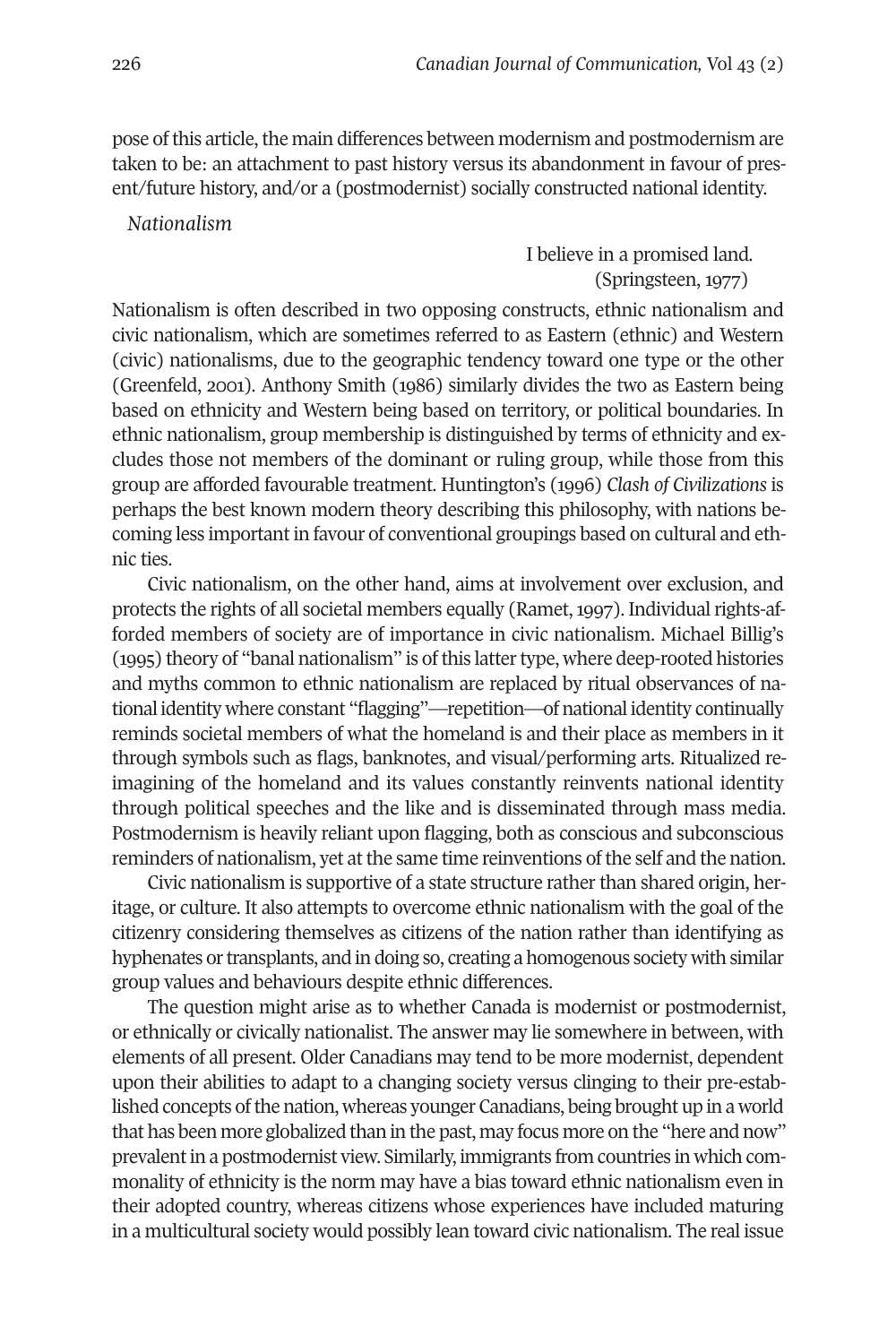here is not what Canadian society is, but rather, if popular music provides listeners the means to visit and revisit the Canada they understand through this medium.

*Criteria for "national" music*

Ain't nothing like the real thing (Ashford & Simpson, 1967)

It is appropriate to begin this discussion with an analysis of the listeners themselves and their role in identity-creation through pop music. The listeners themselves cannot be ignored when defining criteria necessary for music to become "national." Allan Moore (2002) describes music and identity in terms of a feeling of authenticity forthe listeners, in three persons, dependent on the verbal and/or non-verbal cues given to the listeners.

First person authenticity describes the values, experiences, and beliefs of one's own situation, which "arises when an originator (composer, performer) succeeds in conveying the impression that his/her utterance is one of integrity, that it represents an attempt to communicate in an unmediated form with an audience" (Moore, 2002, p. 214). In short, the audience believes that the artist's words convey an accurate impression of his or her own feelings, values, experiences, or beliefs. Fleetwood Mac's *Rumours* would be a prime example of this in that it relates well-publicized details of the interrelationships of the group members at that particular point in time.

Second person authenticity describes the situation of the listeners, or "you" to the singer/writer. This "occurs when a performance succeeds in conveying the impression to a listener that that listener's experience of life is being validated, that the music is 'telling it like it is' for them" (Moore, 2002, p. 220). Adele's "Someone Like You" would appear to fit this criteria. Though initially a first person experience, concert footage indicates it is likely very personal for many audience members.

Third person authenticity "arises when a performer succeeds in conveying the impression of accurately conveying the expression of an (absent) other" (Moore, 2002, p. 218). Moore describes this in terms of an artist adopting the conventions of another artist, expressing "this is what it was like to be …" (p. 215). This article maintains that third person authenticity can also be expressing feelings, values, et cetera of larger groups, including the nation, with the larger groups (or nation) being the "absent others." If listeners determine that the performance represents the views of "others," then third person authenticity occurs. In such a manner, the "local" can be transferred to the global by sharing the perspective of absent others with the listeners. An example of this would be Neil Young's "Southern Man," in which Young describes his understanding of racists in the American south. Along these lines, it is worth referring to Connell and Gibson's (2004) observation that the globalization of music makes it extremely difficult, if not impossible, to verify authenticity. Thus, this article argues that the local is extremely important in terms of national pop music.

These persons are not mutually exclusive, and can occur in combination. For example, the lyrics of Neil Young's "Ohio" (1970) relate:

Gotta get down to it Soldiers are cutting us down Should have been done long ago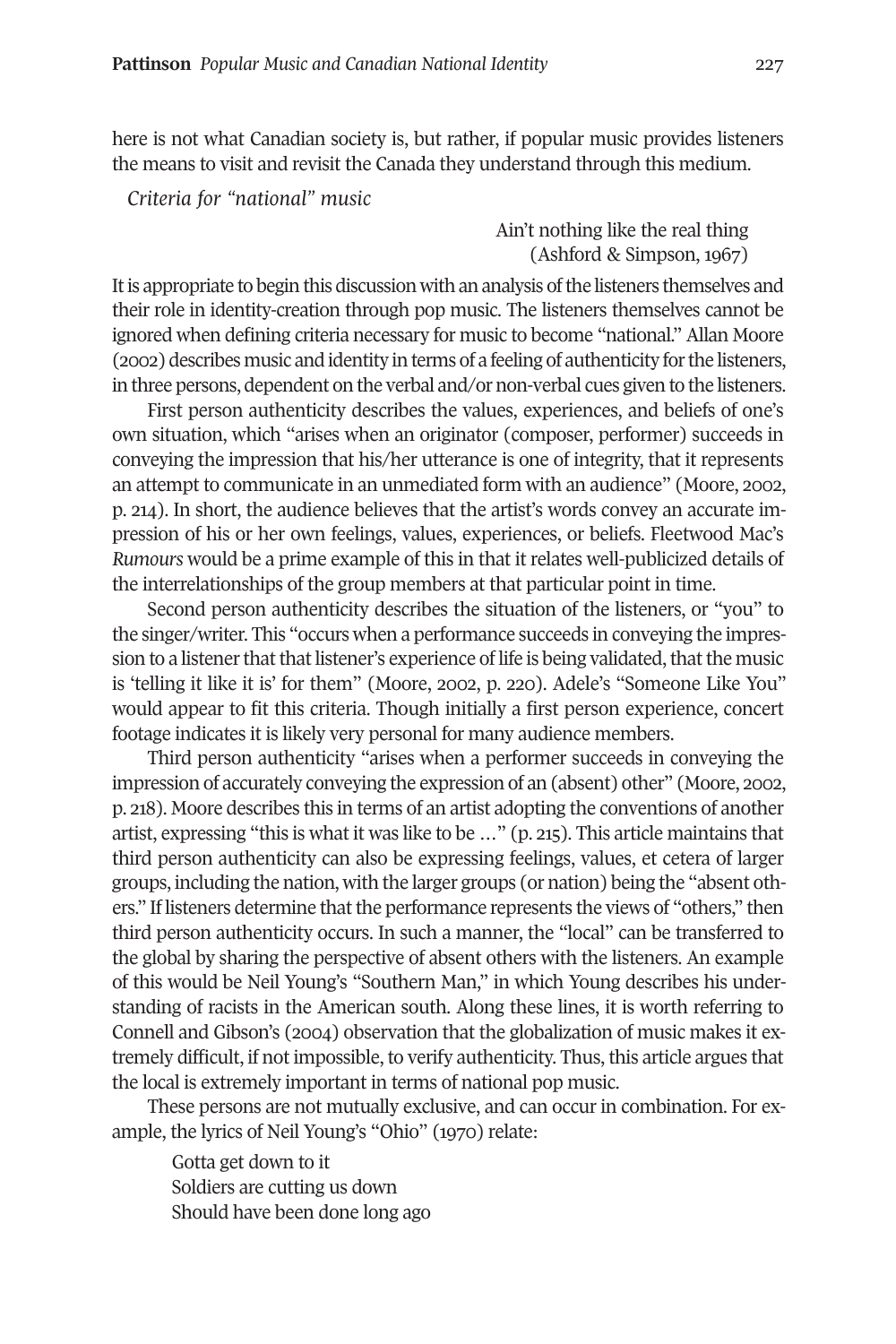Here Young relates his opposition to the Vietnam War and the associated domestic tragedies, specifically at Kent State. His mention of "us" can help those who share his beliefs show that this is also true of their worldview. The lyrics can also represent how those supporting the war assess those who oppose it (the "damn hippies" are causing trouble again). All three persons can be simultaneously represented here.

There are many ways that pop music can represent the authentic views of both a modernist nation as well as an imagined postmodernist one. In defense of the position that music can be a receptacle forthe national heritage—and thus a conduit of national identity—Tim Edensor (2002) emphasizes the importance of audio/visual media in permitting citizenry to create and share an imagined community, while Scott Piroth (2008) asserts that collectivity is created more through music than through prose. Thus, music plays an important role in the creation and maintenance of a national identity (Connell & Gibson, 2003; Diamond & Witmer, 1994; Folkestad, 2002; Frith, 2004; O'Flynn, 2007; Stokes, 1994), and in many ways, it can also influence national identity by furthering the development of a sense of place, especially landscapes and regions (Biddle & Knights, 2007; Bohlman, 2002; O'Flynn, 2007; see also Piroth, 2008; Stratton, 2006). Hans Weisethaunet (2007) expands this even further, describing a tendency to associate music with a place, and how the physical and social experiences of a certain place might be reflected in the music. The naming or defining (Stokes, 1994) of a place can thus enable identity-based myths to evolve (Biddle & Knights, 2007; Lehr,1994) orfurther group bonds and collectivity (Folkestad, 2002; Frith, 2004; O'Flynn, 2007). A sense of place would further a collective bond in a modernist interpretation by mythologizing specific places, regions, and/or landscapes of the nation as part of the nation's history. On the other hand, a postmodernist perspective can also be established through a sense of place. For example, though not a part of popular music to date, ground zero in New York City instantaneously became flagged as a special place in terms of American nationalism.

Music can also create and maintain national identity by signifying a reflection of socioeconomic and political elements that stand in for a collective (Stokes, 1994), or by representing the comprehension of and relation to events (Biddle et al., 2007; Stokes, 1994) or experiences (Frith, 1996; O'Flynn, 2007) through the embodiment of so-called "national" values (O'Flynn, 2007). Jon Stratton (2006) specifically cites the lyrics of Bruce Springsteen as evocative of national values, while Piroth (2008) goes so far as to suggest that pop music has the power to formulate the values, specifically the political and social values, of the young, which would likely be especially effective under postmodernist attitudes. Piroth (2008) and Weisethaunet (2007) both describe pop music as recording national histories, narratives, and experiences, which would be expressly effective in modernist stances. Weisethaunet (2007) believes that "elements of a culture which have commonly been considered 'trivial' aspects of everyday life are central to understanding people's (and a nation's) experiences in a historical perspective" (p. 185). Pop music can also mirror national worldviews and ideologies (see Piroth 2008; Weisethaunet, 2007), and it can allow the listeners to perceive themselves as citizens of the nation (Bohlman, 2004) and also formulate and express their identity (Starr & Waterman, 2003). The ways in which the music of Wagner was ap-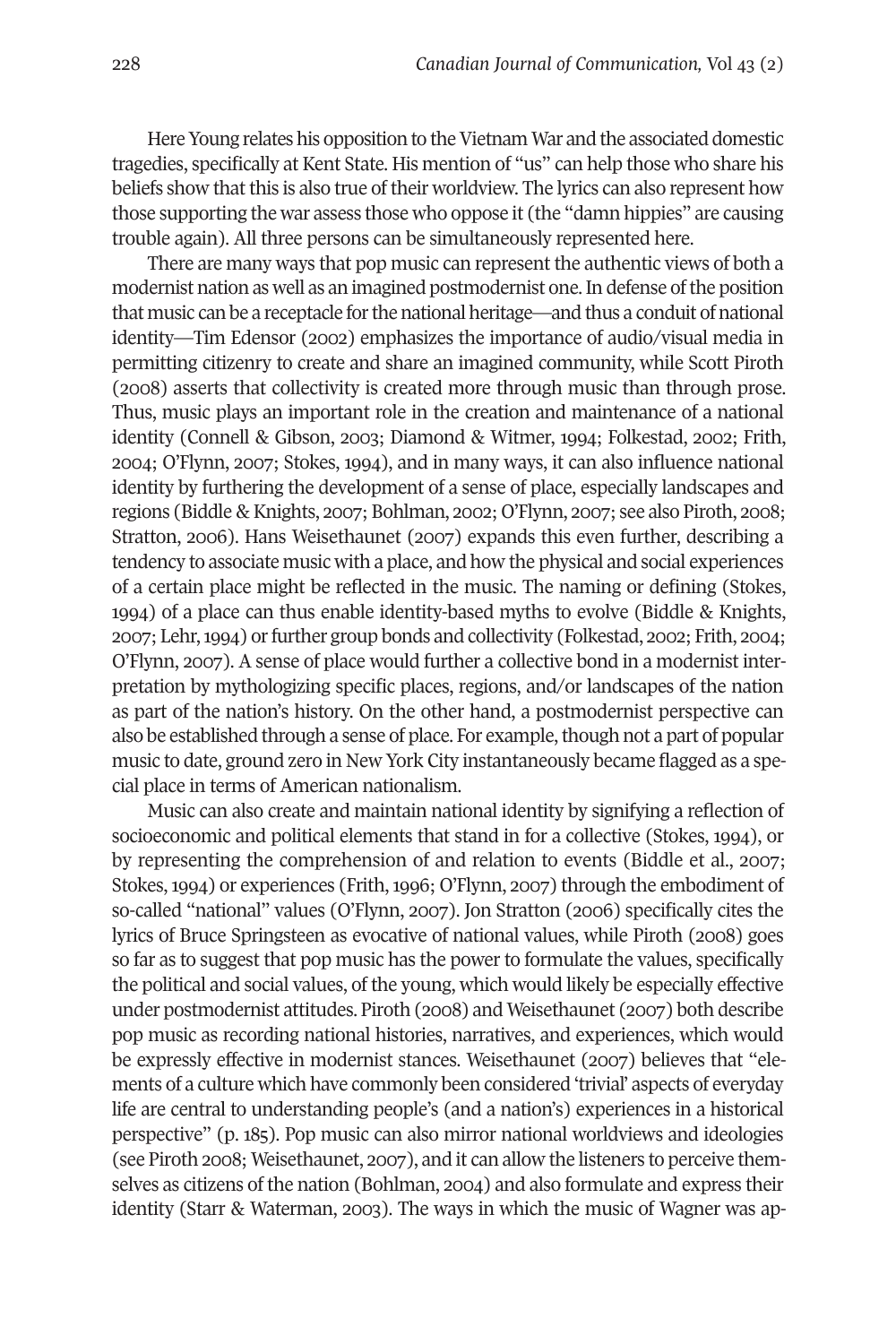propriated and manipulated by the Nazi Party in virtually all the manners described above are indicative of music's influence in the creation and/or maintenance of national identity (Applegate & Potter, 2002). Though not "pop music" per se, although at one time it may have been regarded as such, this example certainly demonstrates the power of music with regard to national identity.

The artists themselves can also be representative of their culture via the music itself orthe persona of the artists and their views on social issues of a particular culture (O'Flynn, 2007). In his detailed analysis of the German group Rammstein, Robert Burns (2008) specifically notes the visuals in the live performances as being reminiscent of prewar Germany, citing imagery that could be connected to the Nuremberg rallies. He also discusses vocal style characteristic of the nation, in this case Germany, but that may be more evident in reggae music or Celtic/Gaelic music being symbolic of Jamaica and Ireland, respectively. This can also be said of the particular melodic style of music containing elements commonly associated with certain countries, as perthe two examples above. In addition, the artists themselves may portray a certain national characteristic. Bruce Springsteen, mentioned earlier, often evokes a blue collar/working class image (Frith, 1988), not only in his music but in the way he presents his persona (Connell & Gibson, 2003). Johnny Cash, seen as a deeply religious man of the people, was another artist whose persona enhanced his status as a national icon.

Globally there has been very little empirical research focusing primarily on national identity and pop music (Folkestad, 2002), and as such it is relatively safe to say that in the Canadian context there is next to nothing in terms of such research. Canadian music has borrowed heavily from other sources, while American musicians took their borrowed music and added their own experiences and beliefs, creating a newness to the point where many Americans believe that aspects of their culture are embedded in certain types of music, namely jazz and rock (Hebert & Campbell, 2000; Wright, 1994), a phenomenon that has not occurred in Canadian music (Cockburn, cited in Wright, 1994). American composers defined themselves and their music, somewhat indicative of the individualism valued by their nation; Canadian composers, however, waited for the moment when society—the collective valued by Canadians—would define their music. This moment never arrived (Poirier, 1994). Canadian pop musicians of the 20th and 21st centuries have essentially been subsumed by the juggernaut of the Canadian airwaves, American music, and its demands (Pegley, 2000), including American myths, beliefs, and values. Essentially, Canadian pop music is indistinguishable from other music, especially American, and there is no distinct style of Canadian music (Fredlund, 2000).

*The role of popular culture*

Now art's in pop culture in me. (Germanotta, Blair, Zisis, Monson, Bresso, Mercier, Arias, & Grigahcine, 2013)

Pop music is assuredly one facet of what is known as popular culture; therefore, a working definition of the latter term is necessary. Ray Browne (2006, p. 21) relates an unnamed "serious scholar" as defining a total culture as "the body of intellectual and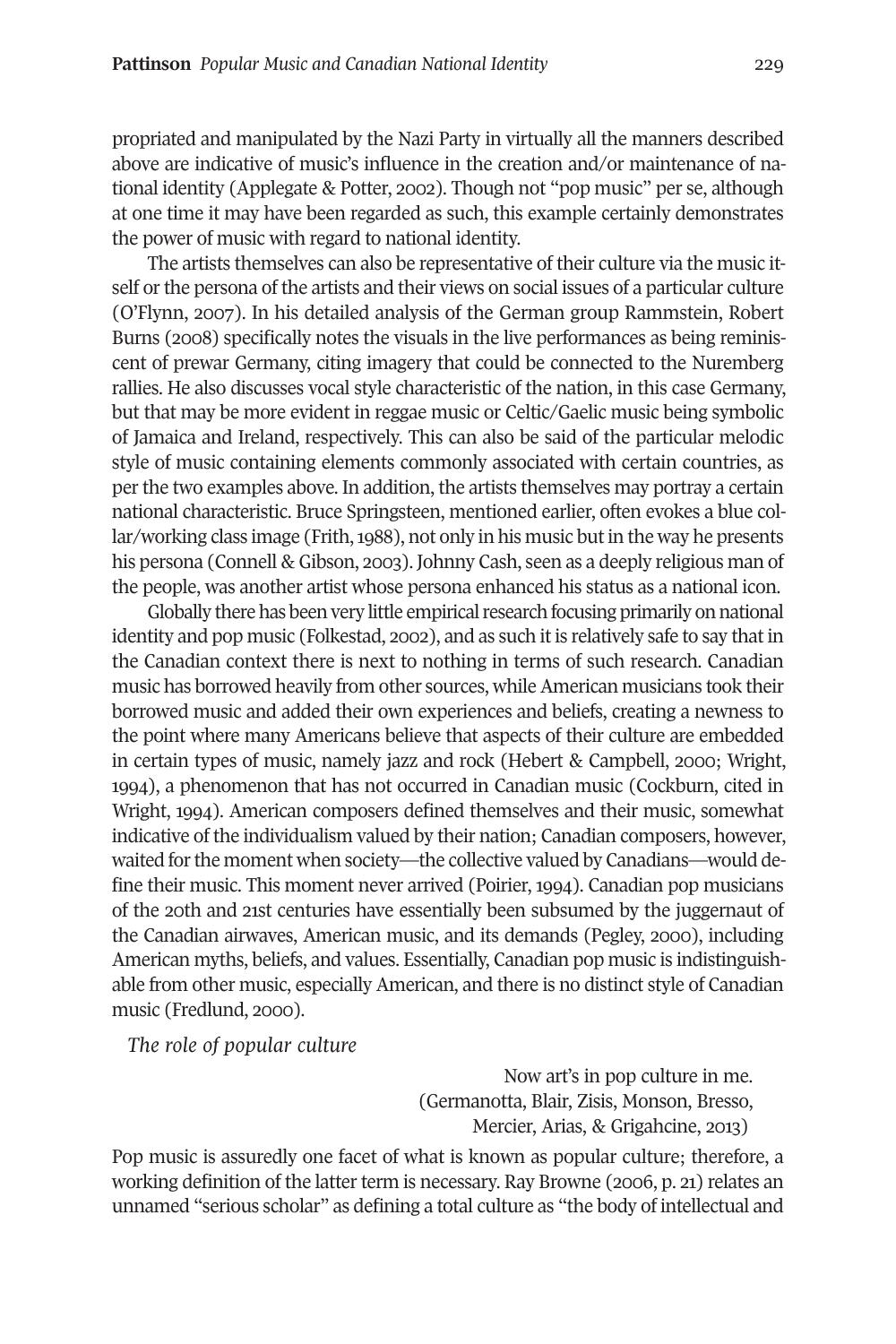imaginative work which each generation receives," referring to pop culture as encompassing all levels of society other than elite culture. Jack Nachbar and Kevin Lause (1992) reaffirm the temporal aspect, describing popular culture as the "spirit of an era" (p. 4). Marcel Danesi (2012) adds that pop culture is not a "timeless universal" (p. 5), although some elements of popular culture can become classic oriconic. This description is especially helpful in determining the use of the term popular culture.

Here, popular culture is determined as the body of intellect and creativity representing the masses at a particular time. This temporal aspect could consign music as a symbol of national identity to a carousel of constant change; however, this article argues that some popular music can transcend the temporal and become "classic," as in "classic rock." Some of this music can be retained by at least some of the population as representative of their imagined national community, and might be taken up by a later group and become part of that group's imagined community, and in turn, the new group's popular culture. In doing so, the music becomes iconic as it symbolizes more than its own era, and begins to increasingly enter the public consciousness and perhaps attain status as a core symbol. There is the possibility of symbols directly progressing to core status without necessarily being initially discarded.

*Music and memory*

Precious memories, how they linger. (Wright, 1877)

For this article, memory refers to the shared collection of histories, artefacts, symbols, values, emotions, experiences, and the like that contribute to group identity—in this case the group is the members of a nation, or a significant portion of the nation—and can be recognized by non-group members.

"National" music infers that there is an emotional response occurring between the music and the listener. Patrik Juslin (2011) names seven mental mechanisms that arouse emotional memory in listeners, four of which are relevant to this discussion. The first of these is evaluative conditioning, where an association with a positive or negative stimulus occurs. This conditioning aspect can now be enhanced through the ability to repeatedly imagine group values through the nature of today's media, such as having the power to purchase or download music, listening to music on the radio, satellite, or internet, or seeing the visual imagery that accompanies music on sources such as MTV. The second is rhythmic entrainment, where the rhythm of music triggers an emotional response. This would be true for reggae or Celtic music, as mentioned earlier, and may be true for certain regions of Canada such as the Maritimes, where much local music is Celtic in origin. In turn, this may create enough of an imagined community that music from the Maritimes could be considered national music, but it would be more truthful to label it as local or regional music. If, however, enough of the national imagined community regarded the Maritimes as part of the Canadian whole, it indeed could be classified as national music. Third is visual imagery, where the music triggers the conjuring of innerimages. The naming of places and mirroring of so-called national values, experiences, and histories in music may well trigger such images, and the sharing of such images would then possibly create a national music.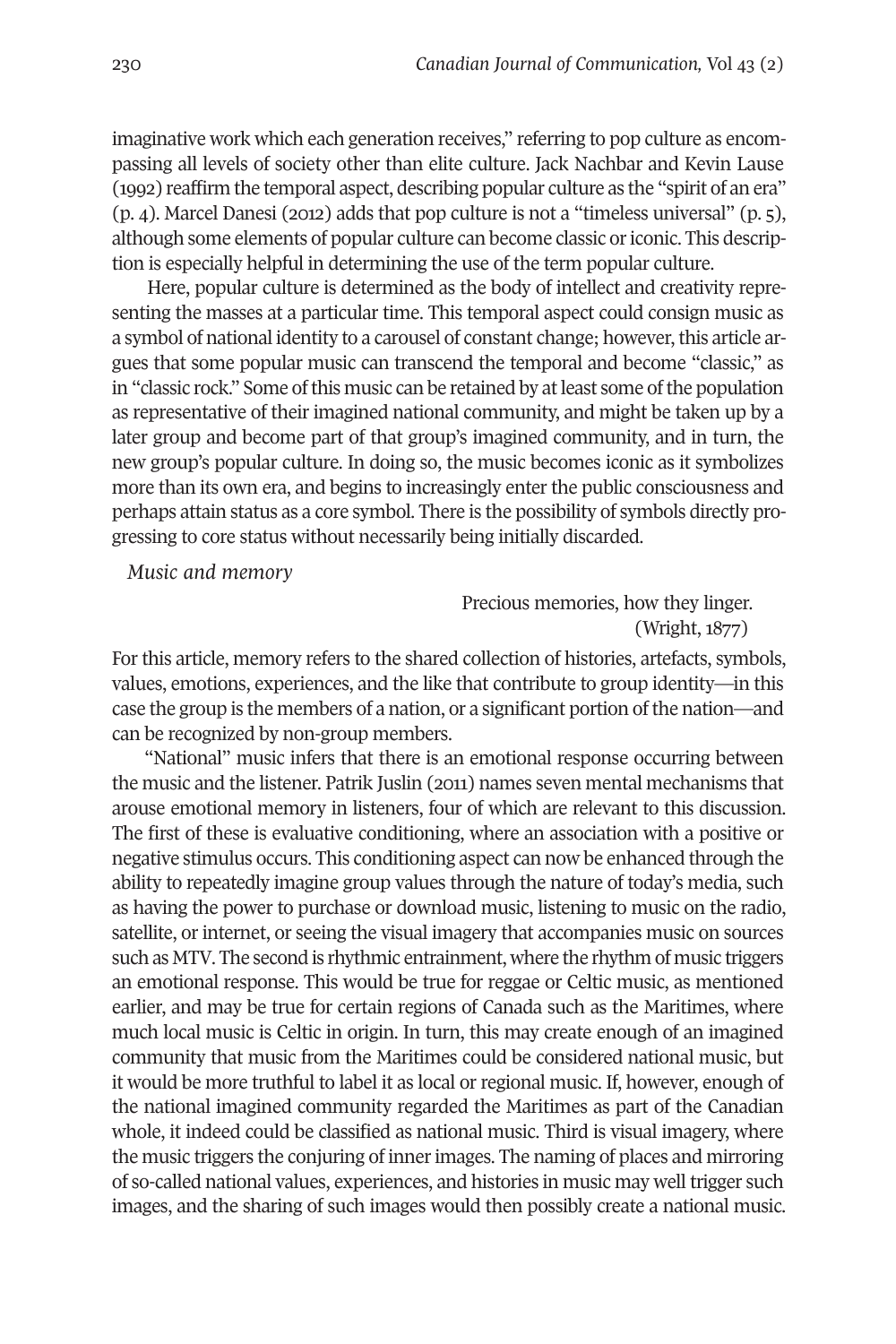Finally, there is episodic memory, which triggers a personal memory for the listener as a reminder of a valued past event. Though these memories are personal, if they should also be shared memories they can enter the realm of the national identity. As examples of this, Weisethaunet (2007) cites Dylan's performance at the Newport Folk Festival and Jimi Hendrix's at Woodstock. In a Canadian context, Neil Young's performance at the 2010 Olympic closing ceremonies or k.d. lang's performance at the 2005 Juno Awards, though obviously lesserin scale, might have entered the national memory of many Canadians, and perhaps thus gained some form of iconic status.

Pop music is consistently flagged through being played on a contemporary playlist, re-played as an "oldie," re-covered by other artists, included on a soundtrack to visual arts, such as television or film, or used as a jingle for advertisements, among other ways. "Flagging" in this sense refers to a way of heralding, mythologizing, or bringing an item to the attention of a group or the general population via constant reminders and can be used as a means toward identity formation (Billig, 1995). Through such reminding, pop music, as with other symbols of identity, can enter the collective memory of a people.

#### *The Canadian situation*

I just dropped in to see what condition my condition was in. (Newbury, 1967)

Canadian popular music does not live in a vacuum. The sheer hegemony of American popular culture threatens the boundaries between the two countries, as well as Canadian identity itself (Taras, 1997). Any possible Canadian commonality through the media, sport, or music is under threat due to American conglomerates that not only produce overwhelming quantities of American culture for Canadian exposure but also control its distribution (Mathews, 1988; Taras, 1997). This control of the distribution of Canadian music being controlled by primarily American interests results in the music that is produced favouring American market demands and appealing to American listeners (Lehr, 1994). In facing the realities of producing music for a market much larger than the Canadian one, Canadian composers and musicians have been and continue to be strongly biased toward the existing myths of American regions, places, and experiences and produce very little "Canadian" contentin terms of values and places (Lehr, 1994). Most Canadian musicians have integrated into American mainstream pop music (Wright, 1994) and are relatively unknown on the national Canadian scene until they first emerge in the U.S. (Fredlund, 2000).

In stark contrast, Stratton (2006) gives a chronicled history of the development of Australian national music, describing experiences of struggling musicians gaining national exposure through appearances on the popular music show *Countdown*, or through extensive touring, despite the radio industry's infatuation with British and American music. Eventually, the recounting of specific Australian experiences became standard, beginning mainly with place-naming, but culminating in the naming of Australian values and experiences. Stratton specifically details Midnight Oil's lyrical focus on Aboriginal rights and Men At Work's lament for the economic despoiling of their country. While Australian musicians have been busy creating and describing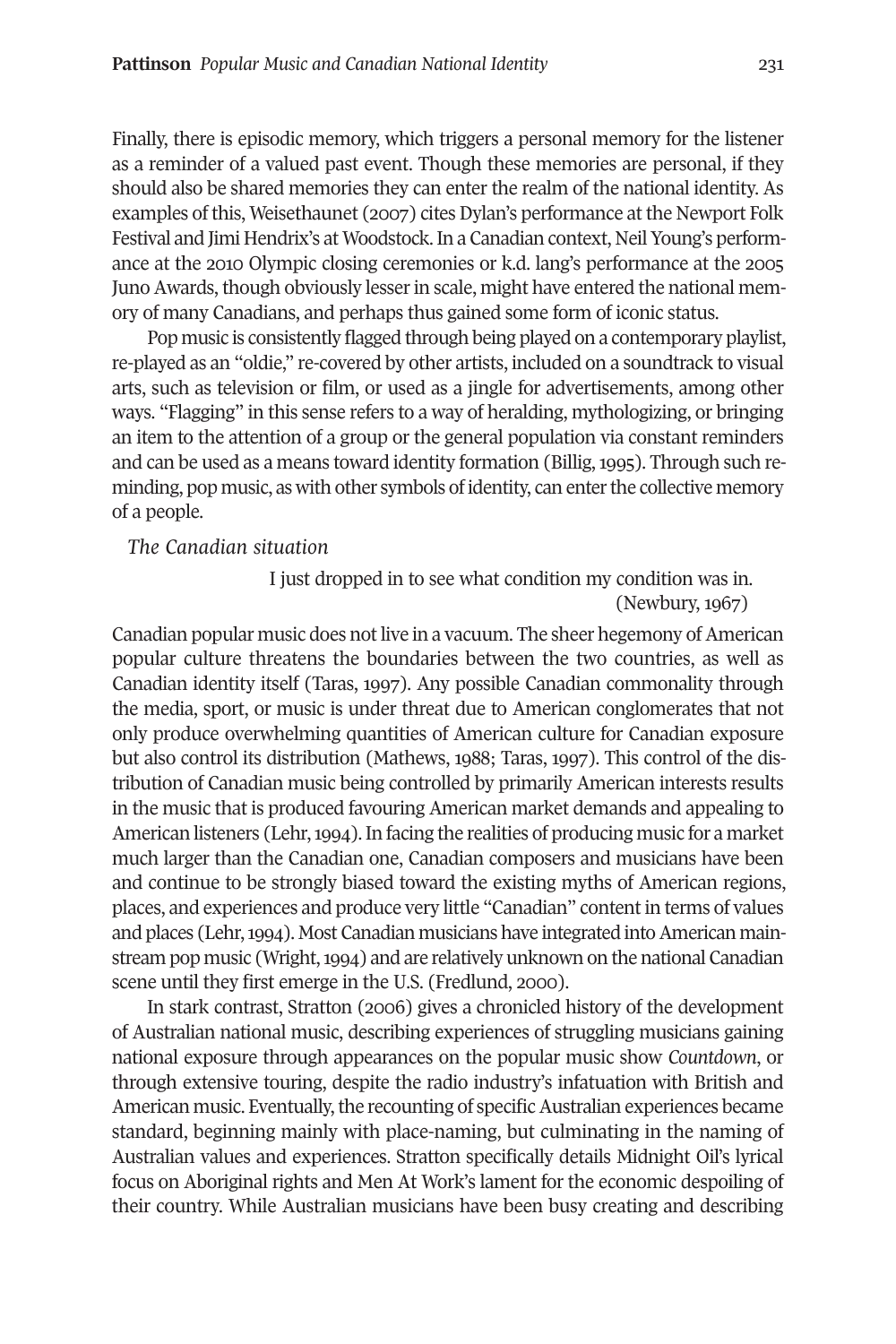their national character through pop music, Canadian musicians have been busy selling out to America. Examples of this include Neil Young's "Alabama," the Tragically Hip's "New Orleans is Sinking," orthe tendency of many Canadian musicians to record live albums in American venues as opposed to Canadian ones, such as *Michael Bublé Meets Madison SquareGarden*.Ifthe goal of homegrown Canadian musicians is simply to make it in America, then perhaps Canadians should stop referring to them as "Canadian bands." Americans are constantly being reminded of their national values, mythologies, and memorable places—"Georgia on My Mind," "Born in the USA," and "New York, New York" come prominently to mind here—but it is highly likely that Canadians are more familiar with theAmerican identity portrayed in music than their own country's identity rendered in the same medium.

The Canadian Radio–television and Telecommunications Commission (CRTC) (1974) was established in 1968, and its main mandate is to enforce Canadian content regulations, though it has criticized its own existence by stating

It is a discouraging fact for anyone who has confidence in this country that administrative bodies like the CRTC have to initiate lengthy deliberations, make complicated recommendations and even resort to establishing quotas in order to ensure that Canadian accomplishments … have their rightful place on our airwaves. (p. 28)

The CRTC has attempted to protect and enhance a particularly "Canadian" music as one of its directives. What has ensued is an environment where Canadian artists have generally flourished, but a distinctly Canadian style has not. The CRTC demands that 30 percent of all recorded music in Canada must meet TWO of the following criteria: 1) an exclusively Canadian performance of instrumentation or lyrics; 2) the music must be exclusively Canadian-composed; 3) the lyrics must be exclusively Canadianwritten; 4) a live performance must be wholly recorded in Canada or broadcast live in Canada. The end result of these verifies the nationality of the author, musician, orthe performance as Canadian, but not the content. As such, there is no stipulation for a particularly Canadian theme to the music.

This could perhaps be remedied to some extent by establishing a scorecard similar to that used by Immigration Canada to determine eligibility for admission to Canada, based on a points system. Using the stipulations from the *Broadcasting Act* (1991), points could be awarded to musicians, with higher points resulting in higher public exposure or perhaps grants toward recording or producing. Below is an edited version ofthe act, with two separate entities described—the system itself, which includes radio and television programming in general, and the Corporation, which specifically refers to the government-run broadcaster, the Canadian Broadcasting Corporation (CBC).

(d) the Canadian broadcasting system should

(i) serve to safeguard, enrich and strengthen the cultural, political, social and economic fabric of Canada,

(ii) encourage the development of Canadian expression by providing a wide range of programming that reflects Canadian attitudes, opinions, ideas, values and artistic creativity, by displaying Canadian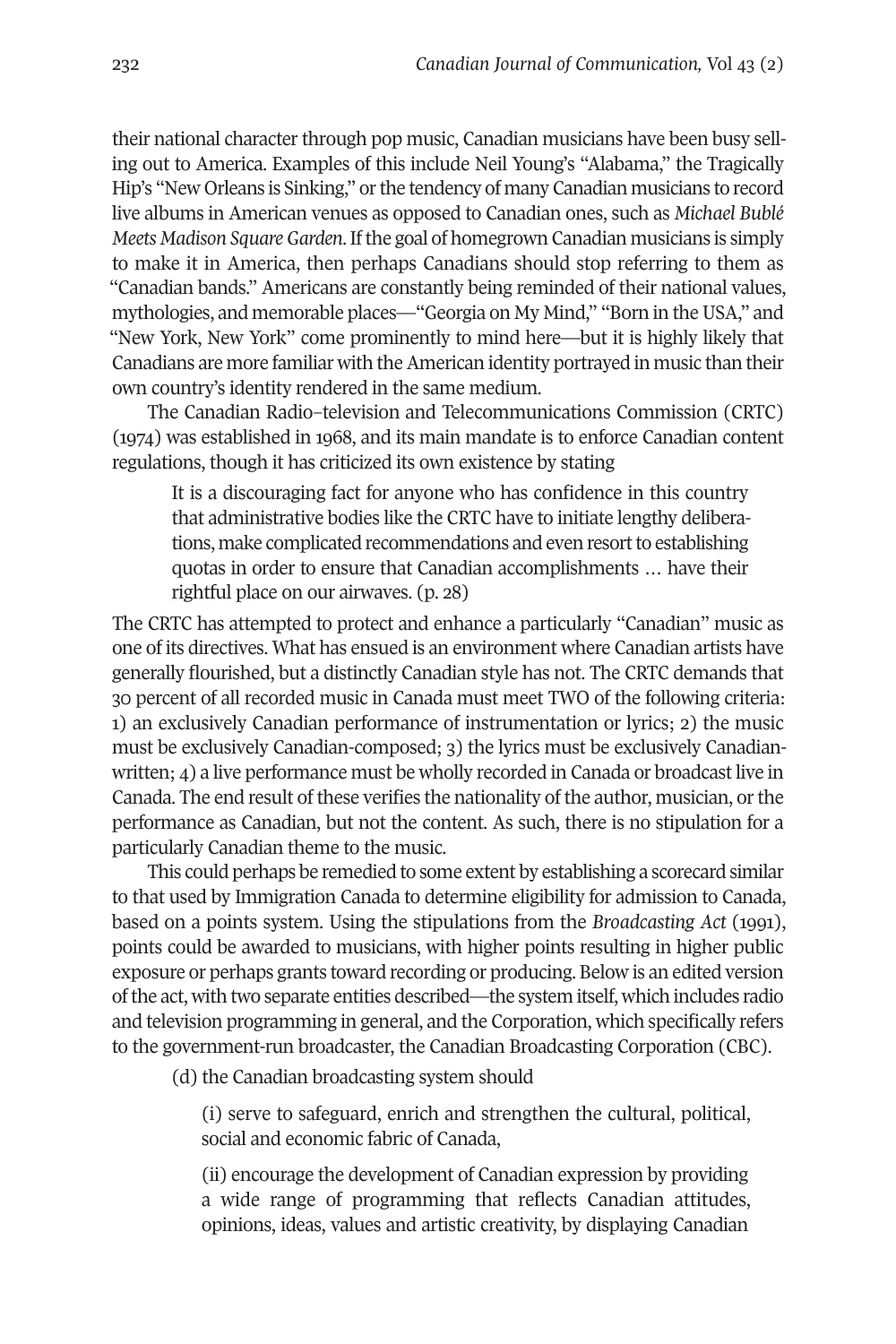talent in entertainment programming and by offering information and analysis concerning Canada and other countries from a Canadian point of view,

(iii) through its programming and the employment opportunities arising out of its operations, serve the needs and interests, and reflect the circumstances and aspirations, of Canadian men, women and children, including equal rights, the linguistic duality and multicultural and multiracial nature of Canadian society and the special place of aboriginal peoples within that society

(m) the programming provided by the Corporation should

(ii) reflect Canada and its regions to national and regional audiences, while serving the special needs of those regions,

(vi) contribute to shared national consciousness and identity,

(viii) reflect the multicultural and multiracial nature of Canada. (Justice Laws Website, 2016)

At present, there appears to be little to no evidence that many Canadian pop musicians focus on the cultural or social environment in Canada, nor do they manifest particularly Canadian attitudes, opinions, values, or ideas, nor do they offer information and analysis concerning Canada, much less from a Canadian perspective. In addition, there is an apparent lack of focus on the land itself and/or regions, present themes related to Canadian multiculturalism, or any other means of promoting a specifically Canadian identity.Adoption ofthis or a similar system would be much more beneficial than merely promoting musicians who happen to be born in Canada, regardless of where they presently reside, and would assistin the creation of a somewhat Canadian form of popular music. Tom Cochrane's "Big League" would rank high on such a scale, chronicling the dream of many young Canadians of becoming professional hockey players.

Also conspicuous in its absence is any reference to Canadian diversity, either lyrically or in style of music. A lengthy list of scholars affirms that it is in multiculturalism that Canadians can find their national identity, or at least part of their identity (see Cardozo & Musto, 1997; Fleras & Elliot, 1992; Fleras & Kunz, 2001; Kymlicka & Banting, 2006; Mackey,1995; Mahtani, 2002). Though this idea may well be true to some extent, it does not extend to Canadian music. If multiculturalism is a Canadian value, then it should manifest itself in Canadian pop music; on the contrary, it is noticeably absent from the mainstream Canadian pop music scene. Noris there any significant amount, if any, of "ethnicity" in Canadian pop music. Mainstream Canadian pop music outside the province of Québec contains influences from many English-speaking countries, but conspicuously absent is music or musical influence from Canada's visible minorities or the countries from which they emigrated. C-pop, J-pop, and K-pop (from China, Japan, and South Korea), for example, are noticeably lacking from the mainstream charts, despite a large flow of Asian immigrants to Canada over the past 25 years.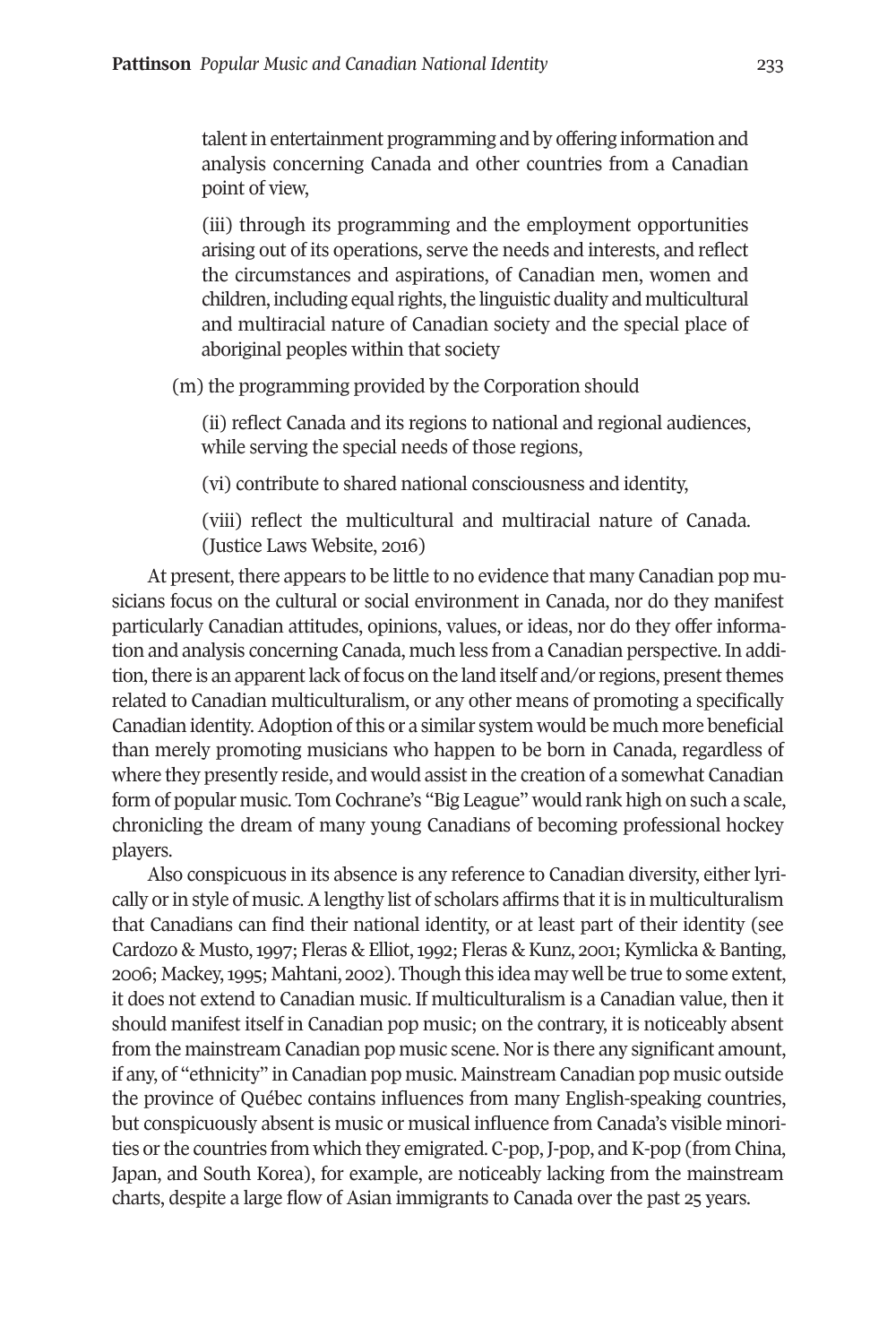# **Research**

I'm doing research I got to know (Pope & Staples, 1982)

The following is one component of a research project conducted as part of a doctoral thesis investigating changes in perspective toward Canada's national identity from a modernist to a postmodernist viewpoint. A section of the thesis focused on Canadian music as a symbol of national identity. The research question analyzed subjects' reactions to select Canadian musicians and their music as symbols of national identity in comparison to the same subjects' reactions to select American musicians and music as American identity symbols.

*Participants and location*

Can you see the real me? (Townshend, 1972)

Time sensitivity and a lack of funding limited the breadth of the sample size. Fiftyeight subjects were recruited, consisting of faculty, staff, and students from the University of Northern British Columbia in Prince George, British Columbia, a city of about 80,000 located near the exact centre of British Columbia, approximately 500 miles north of Vancouver. This location makes the research unique to some degree, as most research regarding Canadian identity is performed in the major centres near the American border. The university itself was selected as a venue in order to meet criteria necessary for other sections of the thesis research, namely that research participants would have everyday contact with a racially and ethnically diverse group.

# **Methodology**

If you practice my method. (Kurtz & Head, 1965)

Participants were given statements regarding musicians and asked to complete a fourpoint Likert scale indicating the extent to which they felt either the music or the musicians themselves represented the national identity of the country the musicians were from; a fifth option was also offered where the respondents could respond that they did not know or had no opinion. The independent variables measured were age, education, gender, and ethnicity, and owing to length constraints, only findings related to age will be reported here. Due to the small sample size, the data was analyzed quantitatively using a descriptive statistical analysis.

*Selection of musicians*

Some twisted selection. (Farriss & Hutchence, 1986)

Comparison was limited to Canadian and American musicians in order to try to distinguish a truly Canadian style of music. Criteria had to be established to determine a selection of musicians. Due to the temporal nature of postmodernism and popular culture, it was deemed necessary to opt for musicians whose works or persona had had time to enter the realm of classic pop music in order to select artists that have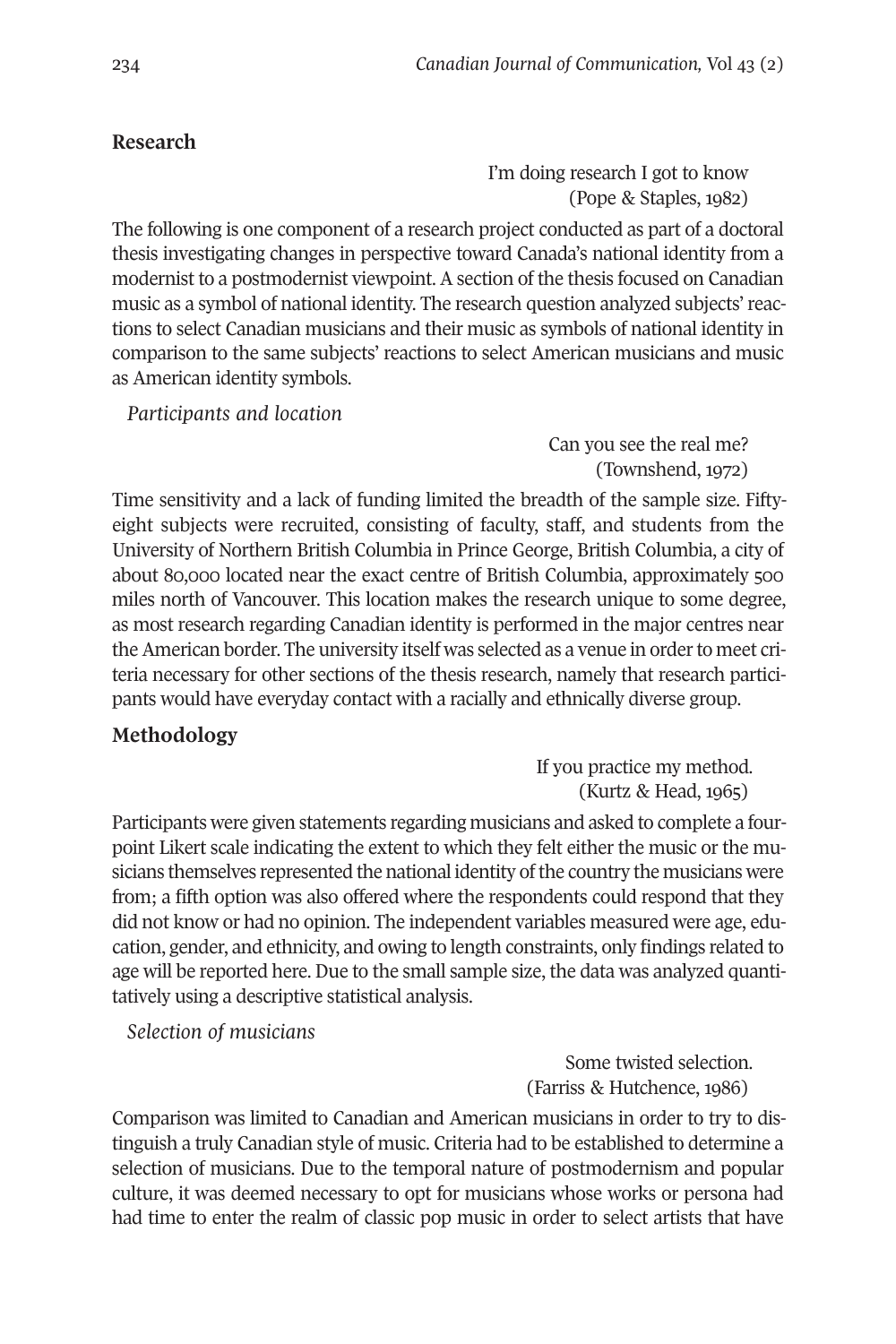been sufficiently mythologized. In addition, due to the link between some pop music and places, artists that represented different regions of the country were included. Québec, which is in essence a culture unto itself, was excluded.

Neil Young, Bryan Adams, Anne Murray, and Gordon Lightfoot all either performed or acted as flag-bearer at a Canadian-held Olympic ceremony, and all have been memorialized on Canadian stamps. In order to better represent the Prairies— Young grew up in both Ontario and Manitoba—the Guess Who, which was the first Canadian group to have a number one hit on the U.S. Hot 100, which has also been honoured on a postage stamp, was added. All the musicians included here are members of the Canadian Music Hall of Fame, have had lengthy international careers, and are sufficiently mythologized. As a result of these selections, the Maritimes, Ontario, the Prairies, and British Columbia are all represented.

Bruce Springsteen, whose music can be considered as representative of blue-collar America and also of rituals of American youth (see Stratton, 2007), hails from the East Coast of the United States. From the American South, Johnny Cash had a persona and made music that emphasized many American values, especially those of the American Bible Belt. He also hosted a nationally televised music/variety show from 1969–1971. From the eastern Rocky Mountains/Midwest, John Denver composed and sang songs describing many geographic features of the U.S. (as per Konrad, 1985; Smith, 2003), mythologizing them as reservoirs of identity, as well as songs about perceived American values. Denver also hosted a nationally televised music/variety show in addition to numerous television specials. The Beach Boys popularized the so-called "California sound," and their works described many values and experiences of American youth.

# **Findings**





**Table 1. Musicans – Age**

The respondent groups of those under 25 years old and groups between 35–50 display little variance in rate of agreement (ROA), whereas the 25–35 and over 50 groups (see Table 1) demonstrate a slightly more pronounced variance. The general trend is for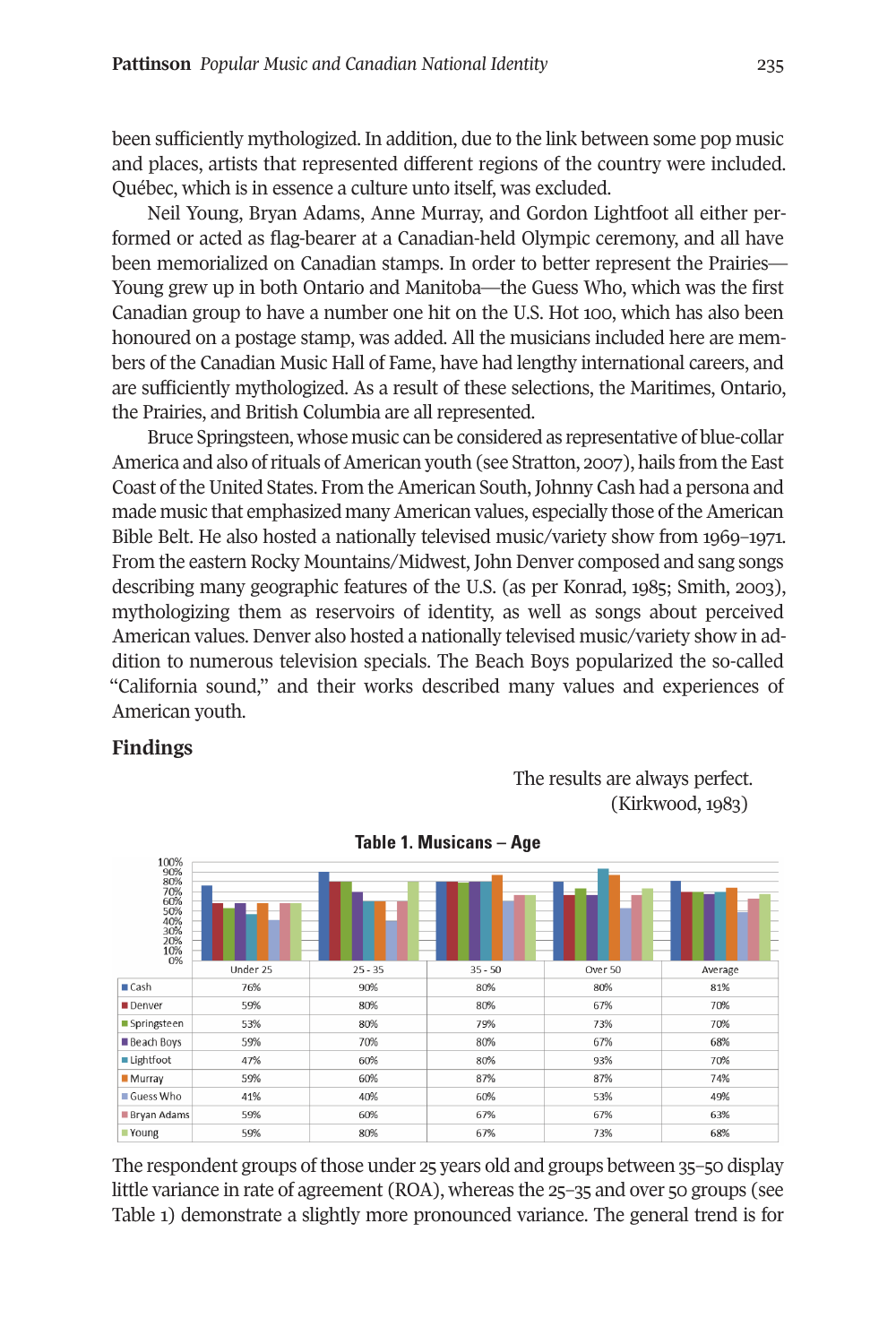agreement to rise as age increases, especially the responses regarding Canadian musicians. The overall average number of Canadian respondents who view Canadian musicians as embodying Canadian identity tends to be equal to or less than that of the American musicians, for whom the average is about 70 percent, with Cash an exception at an average of 81 percent. Three of the Canadian musicians also average about 70 percent, Adams is slightly lower at 63 percent and the Guess Who are much lower at a 49 percent rate of agreement.

The overall average rate of agreement for American musicians is higher than the average rate of agreement for Canadian musicians, at 72.25 percent to 64.8 percent. This is a significant difference considering the research cohort consisted solely of Canadians. Bearing in mind the possibility of the selection process possibly affecting the results, averages are also tabulated for each group while discounting the anomalies from the results. Cash is significantly higherthan otherAmerican musicians while the Guess Who is significantly lower than the other Canadian musicians. In excluding these two from analysis, the averages become remarkably similar with agreement rates of 69.3 percent for American musicians and 68.75 percent for Canadian ones, albeit the rate of agreement for American musicians is still marginally higher.

The under 25 and the 35–50 age groups were somewhat consistent in ROAs and held most of the musicians in the same regard (Table 1). At other times, the tendency for ROA to rise as age increases suggests several possibilities. One is the possibility that the older groups maintain ties to the past, while youngerrespondents discard them or do not adopt them at all as they lack relevance. This could be evidence of a changing perspective regardingCanadian nationalism. There are other possibilities, however. The younger respondents may not have had the exposure to the musicians to the extent that the older ones have, as could be expected with a constantly evolving popular culture. A third possibility is that the music itself may in itself be a form of memory trigger, perhaps evoking episodic memory or some type of visual imagery for older respondents.

While some of the Canadian musicians have ROAs at the same level as the American musicians, overall there is a seven percent differential in averages between the two nationalities, favouring the American musicians. The selection of the musicians could be responsible for this, but the possibility that Canadians feel that American musicians better represent their national identity than Canadian musicians do cannot be discounted, especially ifthe main goal of Canadian musicians is to break into the United States market (Lehr, 1994). These statistics also support the argument of American culture and values being spread in Canada (Mathews,1988) and the possibility of American interests controlling the distribution of culture in Canada (Mathews, 1988; Taras, 1997).

*Comments: The Canadian musicans*

This tune is homegrown, don't come from Hong Kong. (Cummings & Winter, 1972)

#### GORDON LIGHTFOOT

Despite his high ROA, Lightfoot was highly critical of Canadian content regulations, stating that he had no use for them as he had a large following south of the border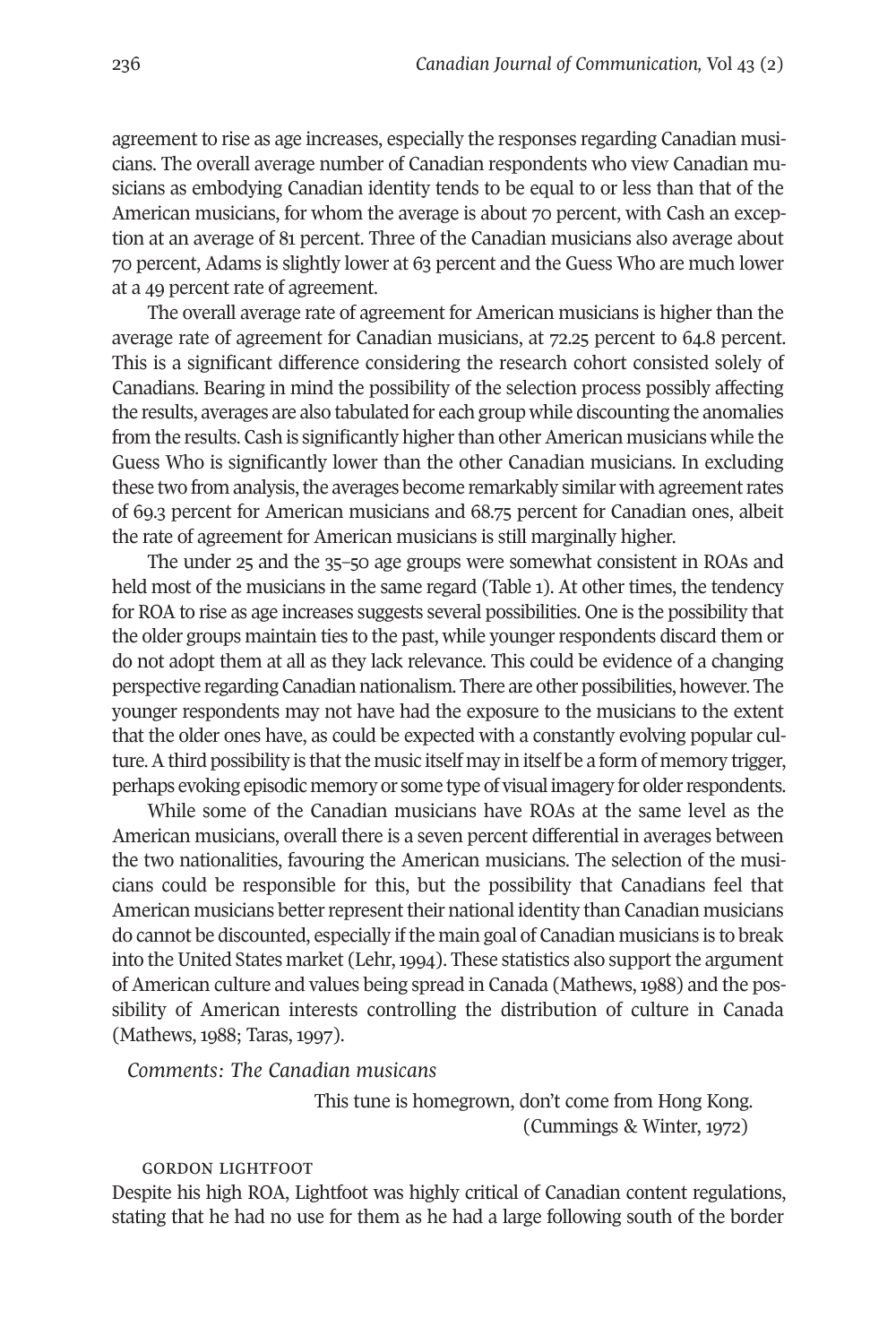(Edwardson, 2009). This being the case, it is difficult to decipher whether his strong showing here is due to the benefits of these regulations or his own efforts. His 1967 "Great Canadian Railroad Trilogy," a song the CBC commissioned him to write and perform at Canada's Centennial, cemented him as a Canadian icon for many Canadians, especially older Canadians. Respondents over 50 are markedly higher in agreement for Lightfoot. As mentioned earlier, older respondents might retain ties to the past more than the younger respondents, who may discard such ties or may disregard them completely as they lack present relevance. This would be especially true if the music itself was "dated" and belonged to a particular time period, perhaps a time with a different set of values. The lessening effect of being out of vogue with pop culture may also share responsibility for this age-related disparity, again affirming John Lehr's (1994) assertion regarding pop culture furthering the mythology of identity.

#### Anne MurrAy

Murray's rise to fame occurred prior to the onslaught of American cable television in Canada, with her gaining much of her homegrown popularity by being a regular on CBC's *Singalong Jubilee*, and benefitting from that exposure while avoiding direct competition with American artists in that medium. She later became famous in the United States and received numerous tributes from various country music associations there. Being Canadian may have resulted in her being recognized as a symbol of Canadian values because she received so many accolades. She also benefitted by being a spokesperson for television and billboard advertisements for the Canadian Imperial Bank of Commerce (CIBC), which likely further mythologized her for many Canadians. Her music does not appear to have anything particularly Canadian about it in terms of Canadian places (e.g., Bohlman, 2002), furthering a solely Canadian collective consciousness (Folkestad, 2002), representing Canadian social or political elements (Stokes, 1994), events (Biddle et al., 2007), experiences (Frith,1996), or values (O'Flynn, 2007). Her appeal as a symbol of national identity, in contrast to her fame, appears to lie more strongly with her persona (O'Flynn, 2007) as a former symbol of the Canadian-owned CIBC and the very Canadian television image that was created for her in this capacity.

#### the Guess Who

There are many reasons why the Guess Who should have a strong response, one being the international success of their song "American Woman" and its perceived anti-American stance. Though originally released in 1970, it has been re-covered several times, including on the soundtrack ofthe film *American Beauty* (Cohen & Jinks,1999) and a re-covered version by Lenny Kravitz, which also featured in an Austin Powers film (Blenkin, Fox, Lyons, McLeod, Moore, & Myers, 1999). It is thus possible that many younger respondents have been exposed to this song, although they may associate it more with Kravitz than the Guess Who. The song represents the political views of many Canadians (Stokes, 1994), as well as social issues (O'Flynn, 2007) reflecting first, second, and third person authenticity as described by Moore (2002) by representing their own views or those of the listener's, the views of others, and the views of the nation. The group also released songs commemorating Canadian places, such as "Running Back to Saskatoon," creating identity markers through the naming of places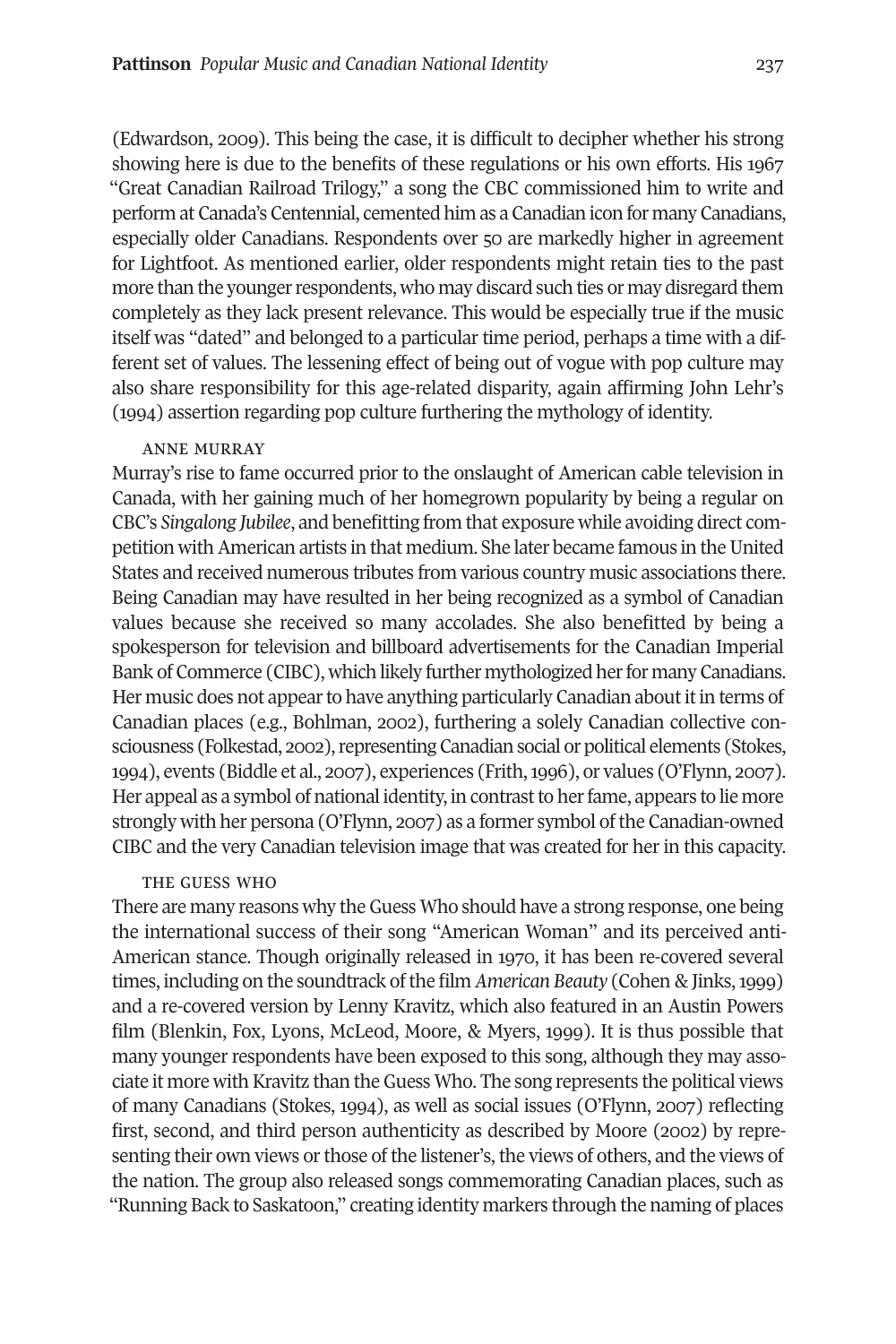(Stokes, 1994). Despite this, the Guess Who has one of the lowest ROAs. There does not appear to be a particular explanation for why this occurs, other than perhaps the temporal effect of popular culture.

# BryAn AdAMs

Adams appears to benefit from success, rather than Canadian content, as there does not appearto be anything particularly Canadian that stands outin his music, although there are many instances of shared values with the U.S. It is perhaps this success that makes him a Canadian symbol in the eyes of those respondents who felt he represented Canadian identity.

#### neiL younG

Young is another musician who references Canada and Canadian landmarks in his works, helping to create identity by the naming of places (Stokes,1994). He transcends age groups, suggesting he still has relevance in the present.It appears he does preserve popular memory (Frith, 2004) and further the mythology of identity (Lehr, 1994). This might also be due to his involvementin many social causes that many people possibly believe embody Canadian national values (O'Flynn, 2007) of humanitarianism, and in doing so creates third person authenticity (Moore, 2002). Such involvement also promotes the artist and not only the work. He also creates first person authenticity, writing of his youth in Winnipeg in "One of These Days," though much of his second person authenticity, apparent in songs such as "Alabama" and "Ohio," further American identity, not Canadian.

# **Discussion**

Jive Talkin' (Gibb, Gibb, & Gibb, 1975)

Some Canadian musicians and groups perform reasonably well in this survey and others perform less well. Similarly, there are musicians and groups that appear to conform to what research indicates is something symbolic of identity, and there are those who appear to do none of this but instead seem to direct their attention toward being successful in America (Wright,  $2004$ ). In the instance of this latter group, it seems rather incongruous thatthey should be acclaimed so highly by the respondents ofthis survey, although one more element exists that may be an important influence in becoming a symbol of Canadian identity, musically and perhaps in other arenas. It may well be that someone can become mythologized because they have "conquered" America by becoming successful there. It is no secret that many Canadians have a deep-seated inferiority complex regarding the United States—at least in part attributable to a perceived weak Canadian national identity—and a large proportionofCanadians make vociferous attempts to ensure they are not identified as Americans. Thus, it can be suggested that Canadians who become successful in America do so as Canadians who outshine Americans.

*Limitations of the research*

But I know my limitations. (Davies & Davies, 1965)

There were several limitations to the research. First, time constraints and a lack of fund-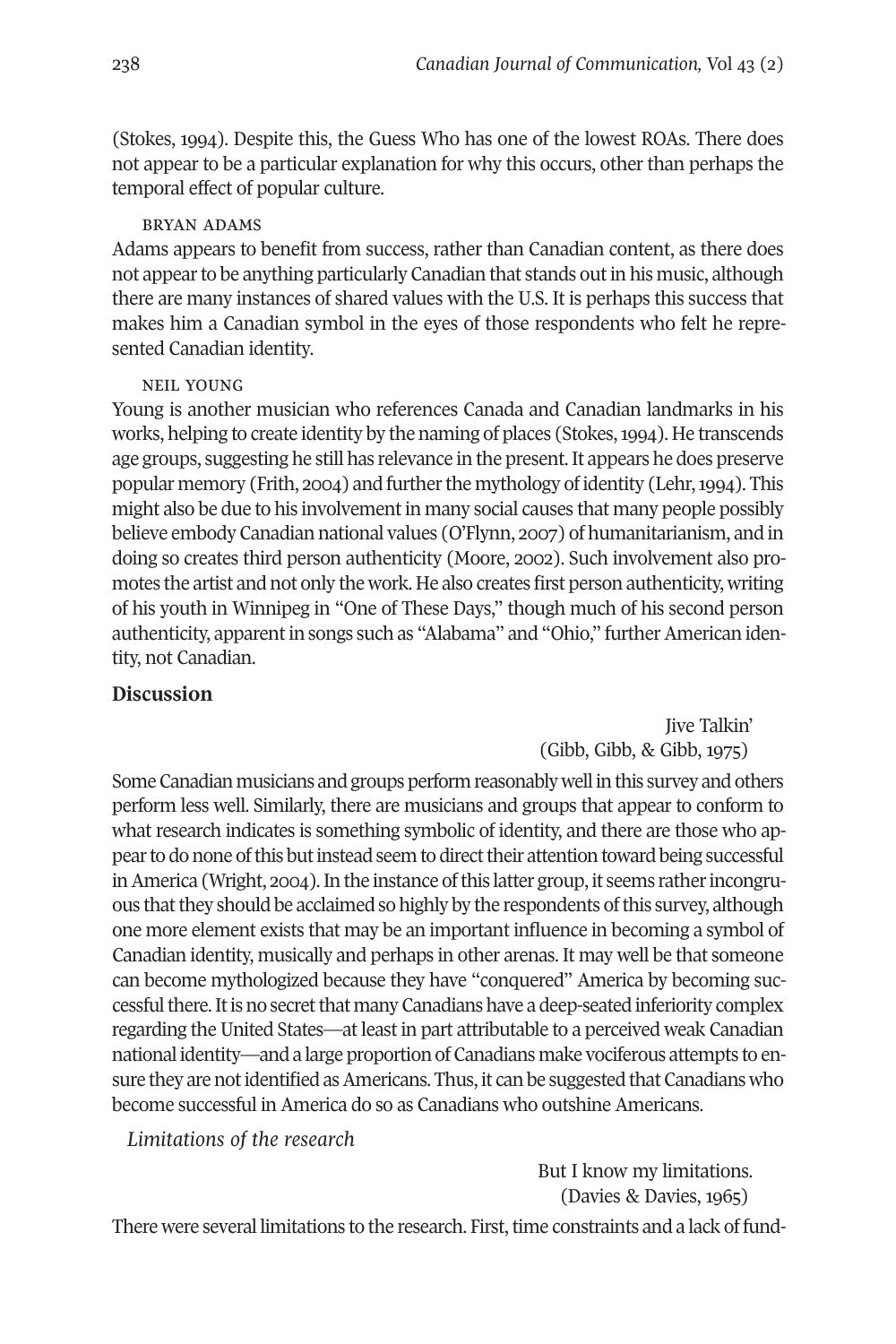ing meant that the research was not as extensive as it could have been, and a limited number of respondents resulted in an inability to quantitatively analyze the data. Second, the attempt to meet the determined criteria resulted in the possibility of bias in the selections. That notwithstanding, in contrast to copious numbers of American musicians that could fit the criteria, there are a limited number of Canadian bands that do meet said criteria.

Perhaps the severest limitation of the research is the modernism/postmodernism dichotomy. Modernist symbols are easier to identify; in the simplest terms, they relate to historical experiences of the nation and the resulting commonality of the people. In terms of pop music, icons oriconic songs are realized, and remembered, by the collective. Some of these modernist icons may be passed from generation to generation through being shared in an imagined community. Relatively new postmodernist symbols are more difficult to ascertain, as by nature of being present- and future-oriented they are temporal and fleeting in the same manner as pop culture. Under this perspective, national symbols could change monthly. Focusing research on the process of how music and musicians become national would offer a better understanding of what relations exist between popular music and national identity in Canada, which is especially true if Canadians are adopting a more postmodernist outlook.

# **Conclusion**

This is the end.

#### (Morrison, Manzarek, Krieger, & Densmore, 1966)

This article began with a discussion of music as an identity marker and then proceeded to determine a set of criteria that could be applied to music in order for it to be determined as national music. This was followed by an analysis of the role of popular culture with regard to music, and also a focus on the role of music with regard to memory. These were succeeded by a brief examination of the Canadian identity and Canadian music.

The research considered citizen responses to selected Canadian musicians and groups and/or their music, and compared the results to responses about selected American musicians and groups and/or their music. With rates of agreement ranging between 4 in 10 to 9 in 10, it is clear that the respondents in this cohort recognize, to varying degrees, that the selected musicians and/or their music are representative of Canadian identity. It is also evident that for this cohort, the recognition of said musicians as identity markers rises with age, perhaps due to some influence related to popular culture, and that female respondents had higher rates of agreement than male respondents. The latter may be due to a different style of communication, or perhaps a different values system between the genders.

There are a multitude of possible avenues to explore. Specifically, in terms of this project, it would be advisable to expand the pool ofresearch subjects in orderto get a broader view of attitudes toward the Canadian scene with regard to national identity. In addition to being able to run a quantitative statistical analysis, a larger pool of subjects would also allow comparisons to be made. For example, various regions of Canada could be compared, or larger centres could be compared to smaller centres. In so doing, certain styles of music might show themselves to be more representative of certain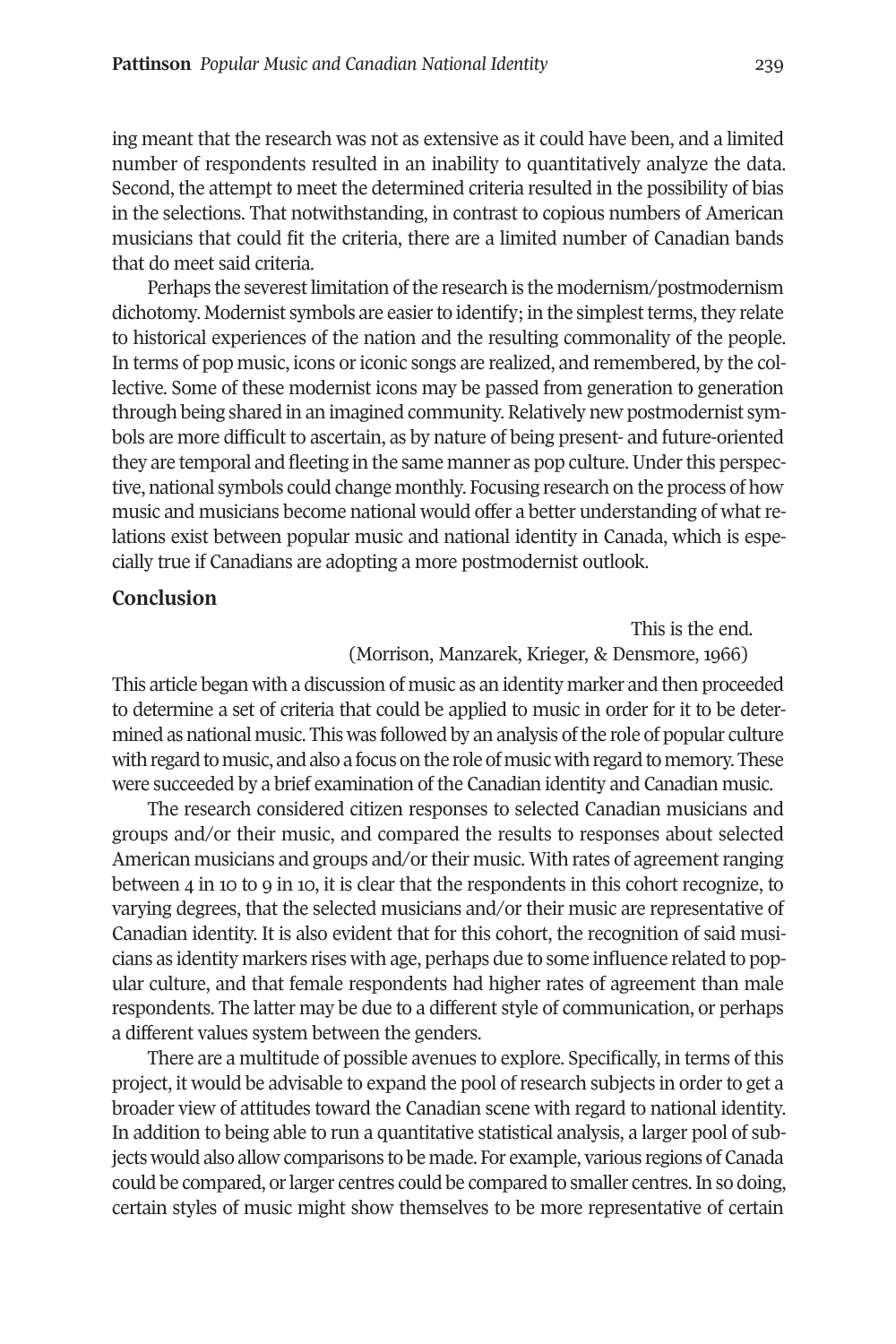places. Canada is, after all, a very large country, and such trends have been noticed in the United States.

Of paramount importance is determining the criteria employed by the citizenry in defining national pop music, which might best be achieved through focus group research or interviews. First, it would thus be worthwhile to compare different countries—for example Canada, the United States, Great Britain, and Australia—to look for commonalities and differences in selecting criteria. Second, an examination of works by musicians in the Canadian Music Hall of Fame to test their "Canadian-ness," as determined by the criteria set forth earlier in this article, could also illuminate understanding of this area. Third, as Canadian responses (though limited in number to date) regarding select American and Canadian musicians have been explored, it would also be beneficial to survey and compare responses by American research subjects regarding select Canadian musicians to examine similarities with and differences to responses by Canadian research subjects. Finally, there is the possibility of many shared national values between Canada and the United States. Despite any such commonalities, there are notable differences between the two countries, one of the most notable being attitudes toward firearms. These differences should be evident in Canadian pop music. Thus, an in-depth analysis of Canadian pop music with a focus on uniquely Canadian values is required.

The role of memory with regard to popular music and national identity has been relatively unexplored to date. In particular, the role played by popular culture in the retaining or discarding of music related to national identity is a virtually unexplored area. It is one thing to identify criteria for national pop music, but yet another to discover why it is retained as such within the national psyche. Perhaps the two concepts are not distinct from each other.

#### **Discography**

- Ashford, Nickolas, & Simpson, Valerie. (1967). Ain't nothing like the real thing [recorded by Marvin Gaye & Tammi Terrell]. *You're all I need* [LP]. Hitsville, USA: Tamla.
- Cummings, Burton, & Winter, Kurt. (1972). Running back to Saskatoon [Recorded by the Guess Who]. *On Live at the Paramount* [LP]. Seattle, WA: RCA Victor.
- Davies, Ray, & Davies, Dave. (1965). Got my feet on the ground [recorded by The Kinks]. *Kinda Kink*s [LP]. London, UK: Pye.
- Farriss, Andrew, & Hutchence, Michael. (1986). Mystify [recorded by INXS]. *Kick* [LP]. Sydney, AU: WEA (1987).
- Germanotta, Stefani, Blair, Paul, Zisis, Dino, Monson, Nick, Bresso, Martin, Mercier, Nicolas, Arias, Julien, & Grigahcine, William. (2013). *Applause* [recorded by Lady Gaga]. *Artpop* [CD]. New York, NY: Interscope.
- Gibb, Barry, Gibb, Robin, & Gibb, Maurice. (1975). Jive talkin' [recorded by the Bee Gees]. *Main course* [LP]. Miami, FL: RSO.
- Hucknall, Mick. (1987). I won't feel bad [recorded by Simply Red]. *Men and women* [CD]. Stockport, UK: Elektra Records.
- Jagger, Mick, & Richards, Keith. (1981). Start me up (recorded by the Rolling Stones). *Tattoo you* [LP]. New York, NY: Rolling Stones.
- Jollett, Mikel, & Harmon, Noah. (2011). Welcome to your wedding day [recorded by the Airborne Toxic Event]. *All at once* [CD]. Los Angeles, CA: Island Records.
- Kirkwood, Curtis M. (1983). Oh me [recorded by Nirvana]. *MTV unplugged in New York* [CD]. New York, NY: DGC (1993).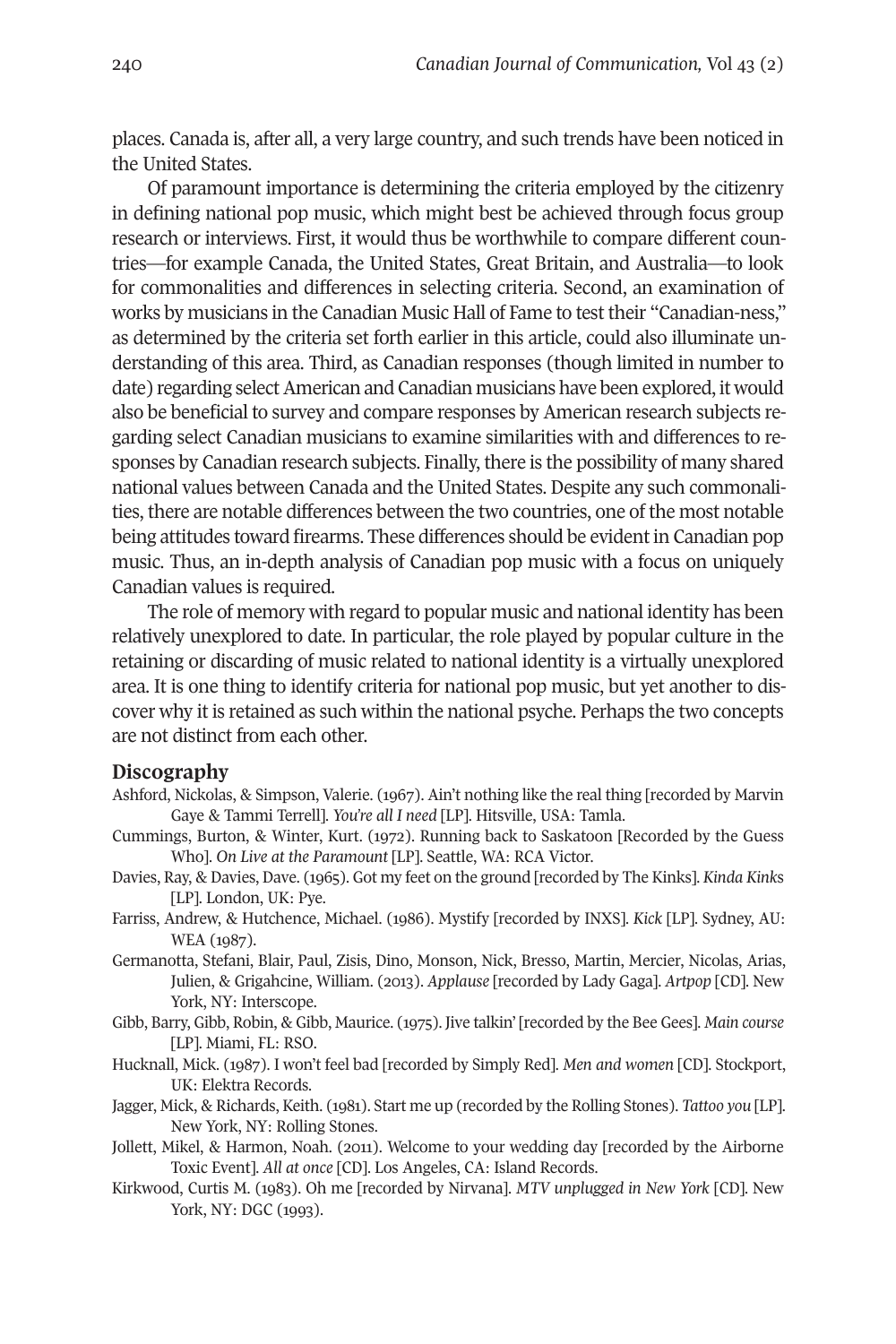Kurtz, Gene, & Head, Roy. (1965). Treat herright [recorded by George Thorogood and the Destroyers]. *Born to be bad* [LP]. Memphis, TN: EMI-Manhattan Records (1987).

Mellencamp, John C. (1985). The face of the nation. *Scarecrow* [LP]. Belmont, IN: Riva.

- Morrison, Jim, Manzarek, Ray, Krieger, Robby, & Densmore, John. (1966). The end [recorded by The Doors]. *The Doors* [LP]. Hollywood, CA: Elektra (1967).
- Newbury, Mickey. (1967). Just dropped in (to see what condition my condition was in). *Harlequin memories* [LP]. Nashville, TN: RCA. (1968).
- Pope, Carole, & Staples, Kevin. (1982). I am curious [recorded by Dusty Springfield]. *White heat* [LP]. Hollywood, CA: Casablanca Records.
- Springsteen, Bruce. (1977). The promised land [recorded by Bruce Springsteen and the E Street Band]. *Darkness on the Edge of Town* [LP]. New York, NY: Columbia Records.
- Townshend, Pete. (1972). Can you see the real me [recorded by The Who]. *Quadrophenia* [LP]. Battersea, UK: MCA.
- Townshend, Pete. (1977). Who are you [recorded by The Who]. *Who are you* [LP]. Battersea, UK: Polydor.
- Wright, John B.F. (1877). Precious memories [recorded by J.J. Cale]. *Okie* [LP]. Mt. Juliet, TN: Shelter.  $(1974).$
- Young, Neil. (1970). *Ohio* [recorded by Crosby, Still, Nash, and Young]. Released as a single [vinyl 45]. Los Angeles, CA: Atlantic.

#### **References**

- Anderson, Benedict. (1991). *Imagined communities: Reflections on the origins and spread of nationalism.* New York, NY: Verso.
- Applegate, Celia, & Potter, Pamela. (2002). Germans as the "people of music". In C. Applegate & P. Potter (Eds.), *Music and German national identity* (pp. 1–35). Chicago, IL: The University of Chicago Press.
- Bennett, Andy. (2001). *Cultures of popular music.* Buckingham, UK: Open University Press.
- Biddle, Ian, & Knights, Vanessa. (2007). Introduction: National popular musics: Betwixt and beyond the local and global. In I. Biddle & V. Knights (Eds.), *Music, national identity and the politics of location* (pp. 1–18). Burlington, VT: Ashgate Publishing Company.
- Billig, Michael. (1995). *Banal nationalism.* Thousand Oaks, CA: Sage Publications Inc.
- Blenkin, J., Fox, J., Lyons, J. S., McLeod, E., Moore, D., Myers, M. (Producers). Roach, J. (Director). (1999). *Austin Powers: The spy who shagged me.* [Motion picture]. USA: New Line Cinema.
- Block, David. (2006). Identity in applied linguistics. In T. Omoniyi & G. White (Eds.), *The sociolinguistics of identity* (pp. 34–49). New York, NY: Continuum.
- Bohlman, Philip V. (2002). Landscape region nation Reich: German folk song in the nexus of national identity. In. C. Applegate & P. Potter, *Music and German national identity* (pp. 105–127). Chicago, IL: University of Chicago Press.
- Bohlman, Philip. (2004). *The music of European nationalism: Cultural identity and modern history*. Santa Barbara, CA: ABC-CLIO.
- Browne, Ray B. (2006). Popular culture: Notes toward a definition. In H.E. Hinds, F. Motz, & A.M.S. Nelson, *Popular culture theory and methodology: A basic introduction.* Madison, WI: The University of Wisconsin Press. (Reprinted from Popular culture and curricula [revised edition], pp. 3–11, by R.B. Browne & R.J. Ambrosetti (Eds.), 1972, Bowling Green, KT: Bowling Green State University Popular Press).
- Burns, Robert G.H. (2008). German symbolism in rock music: National signification in the imagery and songs of Rammstein. *Popular Music, 27*(3), 457–472.
- Canadian Radio-television Telecommunications Commission, The. (1974). *Radio frequencies are public property: Public announcement and decision of the commission on the applications for renewal of the Canadian Broadcasting Corporation's television and radio licenses*. Ottawa, ON: Heritage Canada.
- Cardozo, Andrew, & Musto, Louis. (1997). Introduction: Identifying the issues. In A. Cardozo & L. Musto (Eds.), *The battle over multiculturalism: Does it help or hinder Canadian unity?* (pp. 7–15). Ottawa, ON: PSI Publishing.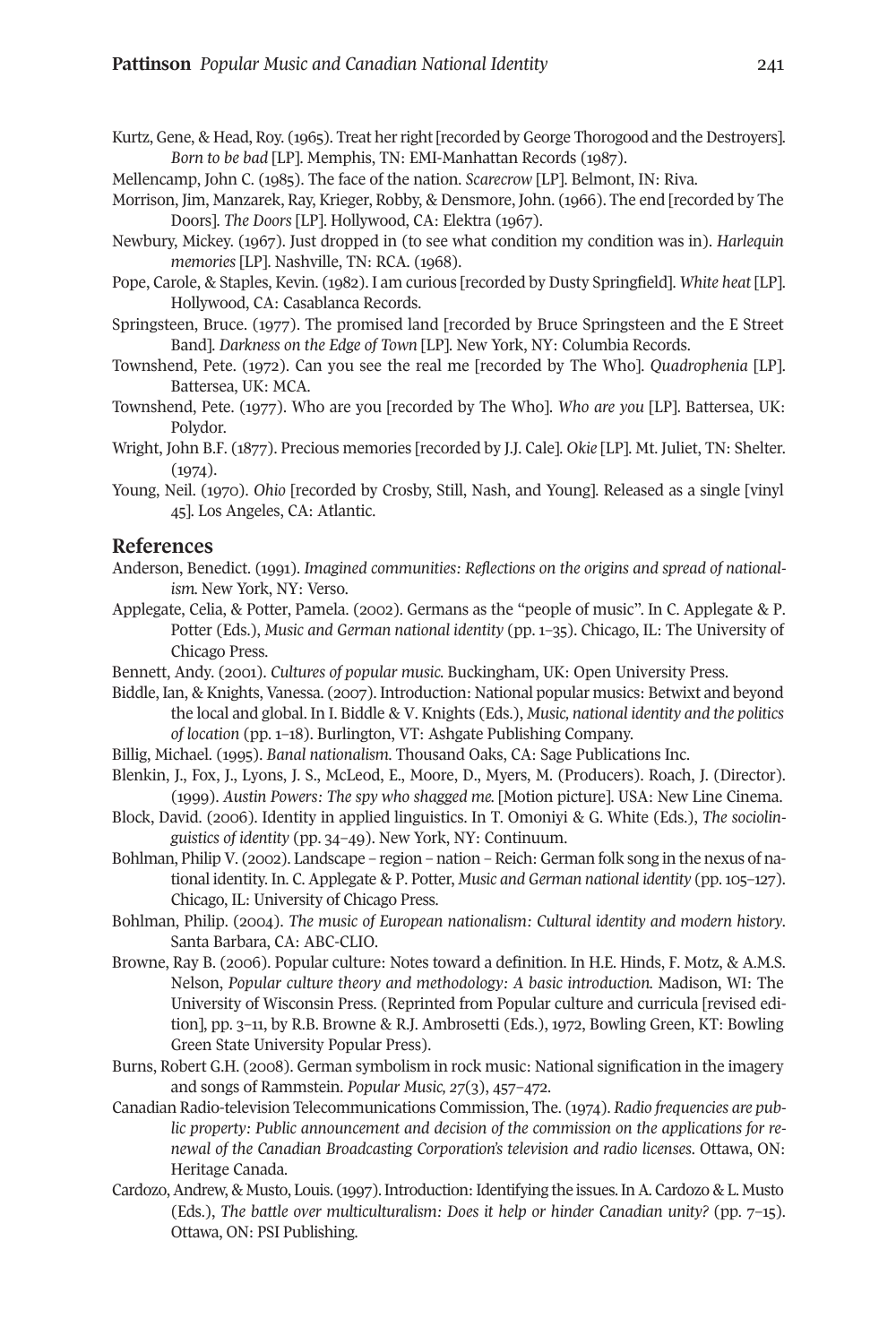- Cohen, B. & Jinks, D. (Producers). Ball, A. (Director). (1999). *American beauty.* [Motion picture]. USA: DreamWorks Pictures.
- Connell, John, & Gibson, Chris. (2003). *Sound tracks: Popular music, identity and place.* London, UK: Routledge.
- Connell, John, & Gibson, Chris. (2004). World music: Deterritorializing place and identity. *Progress in Human Geography, 28,* 342–362.
- Conversi,Daniele. (2006). Mapping the field: Theories of nationalism and the ethnosymbolic approach. In A.S. Leoussi & S. Grosby, (Eds.), *Nationalism and ethnosymbolism: History, culture and ethnicity in the formation of nations* (pp. 15–30). Edinburgh, UK: Edinburgh University Press.
- Danesi, Marcel. (2012). *Popular culture: Introductory perspectives.* Plymouth, UK: Rowman & Littlefield Publishers, Inc.
- Diamond, Beverley, & Witmer, Robert. (1994). Introduction. In B. Diamond & R. Witmer (Eds.), *Canadian music: Issues of hegemony and identity* (pp.1–17). Toronto, ON: Canadian Scholar's Press Inc.
- Edensor, Tim. (2002). *National identity, popular culture, and everyday life.* New York, NY: Berg.
- Edwardson, R. (2008). *Canuck rock: A history of Canadian popular music.* Toronto: University of Toronto Press
- Fleras, Augie, & Elliott, Jean L. (1992). *The challenge of diversity: Multiculturalism in Canada.* Scarborough, ON: Nelson.
- Fleras, Augie, & Kunz, Jean L. (2001). *Media and minorities: Representing diversity in a multicultural Canada*. Toronto, ON: Thompson Educational Publishing.
- Folkestad, Göran. (2002). National identity and music. In R.A.R. MacDonald, D.J. Hargreaves, & D. Meill (Eds.), *Musical identities* (pp. 151–216). Oxford, UK: Oxford University Press.
- Fredlund, Benita W. (2000). Canada's lack of national musical identity: Thoughts in response to Karen Pegley's "Toronto 2000." *Discourses in Music, 2*(1). URL: [http://library.music](http://library.music.utoronto.ca/discourses-in-music/v2n1a4.html) [.utoronto.ca/discourses-in-music/v2n1a4.html](http://library.music.utoronto.ca/discourses-in-music/v2n1a4.html) [accessed October 12, 2013].
- Frith, Simon. (1988). The real thing–Bruce Springsteen. In S. Frith (Ed.), *Music for pleasure: Essays in the sociology of pop* (pp. 94–104). New York, NY: Routledge.
- Frith, Simon. (1996). Music and identity. In S. Hall & P. duGay (Eds.), *Questions of cultural identity* (pp. 108–127). Thousand Oaks, CA: Sage.
- Frith, Simon. (2004). Towards an aesthetic of popular music. In S. Frith (Ed.), *Popular music: Critical concepts in media and cultural studies* (Vol. 4: music and identity), (pp. 32–47). New York, NY: Routledge.
- Gellner, Ernest. (1983). *Nations and nationalism*. Ithaca, NY: Cornell University Press.
- Greenfeld, Liah. (2001) Etymology, definitions, types. In E*ncyclopedia of Nationalism, Volume 1* (pp. 251–265). San Diego, CA: Academic Press.
- Grenz, Stanley J. (1996). *A primer on Postmodernism.* Grand Rapids, MI: William B. Eerdmans Publishing Co.
- Hebert, David G., & Campbell, Patricia S. (2000). Rock music in American schools: Positions and practices since the 1960s. *International Journal of Music Education, 36*, 14–22.
- Huntingdon, Samuel P. (1996). *The clash of civilizations and the remaking of world order*. New York, NY: Simon & Schuster.
- Hutcheon, Linda. (1988). *The Canadian postmodern.* Don Mills, ON: Oxford University Press.

Hutchinson, John, & Smith, Anthony D. (1996) Introduction. In, J. Hutchinson and A.D. Smith (Eds.), *Ethnicity* (pp. 1–14). New York, NY: Oxford University Press.

- Joireman, Sandra F. (2003). *Nationalism and political identity*. New York, NY: Continuum.
- Juslin, Patrik N. (2011). Music and emotion: Seven questions, seven answers. In I. Deliège & J. W. Davidson (Eds.), *Music and the mind: Essays in honour of John Sloboda* (pp. 113–135). New York, NY: Oxford University Press.
- Justice Laws Website. (2016). *Broadcasting Act* (S.C.1991, c.11). Ottawa, ON: Minister of Justice. URL: <http://laws-lois.justice.gc.ca/eng/acts/B-9.01/page-1.html#h-4> [July 26, 2016].
- Keesing, Felix M. (1965). *Cultural anthropology: The science of custom.* New York, NY: Holt, Rinehart, & Winston.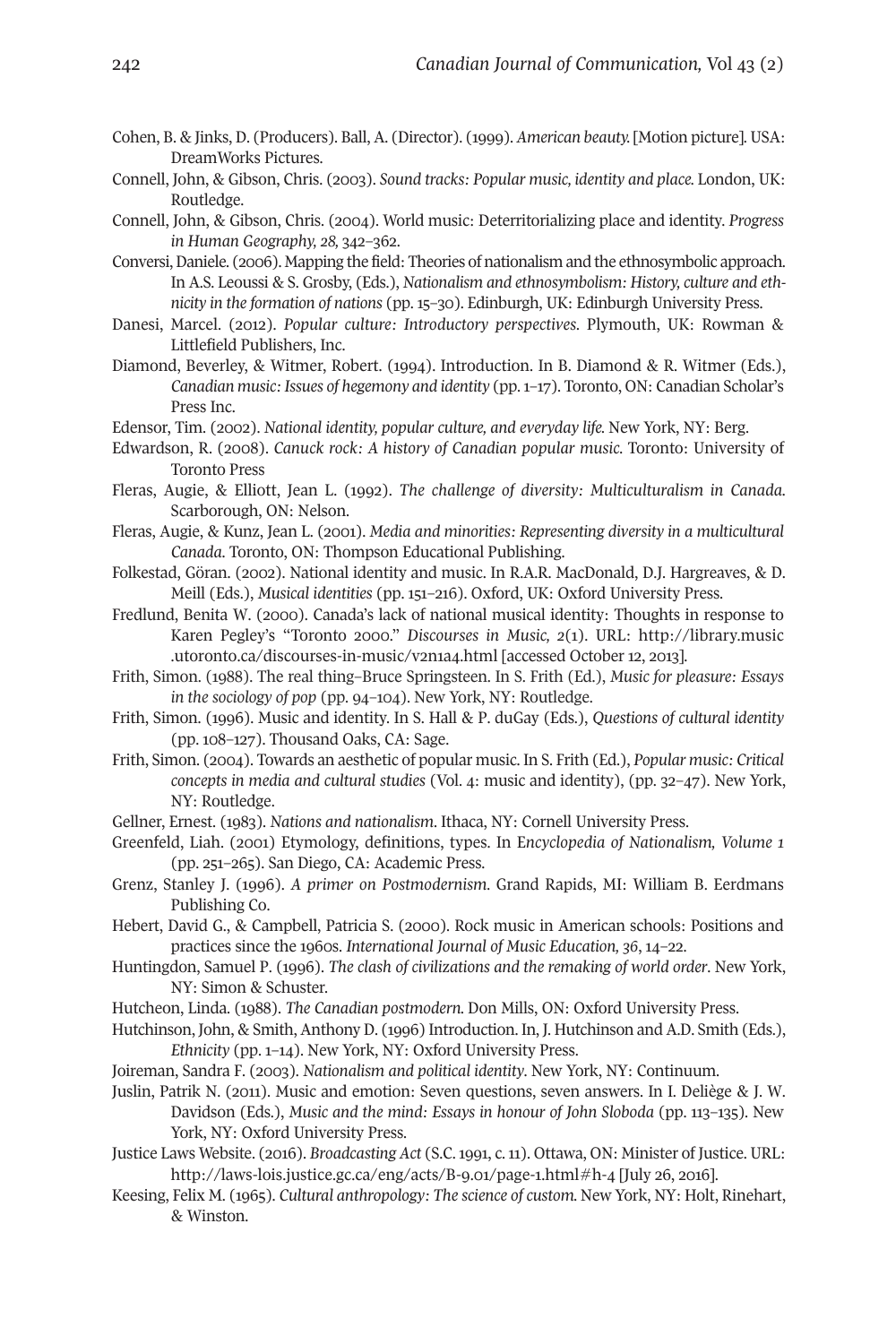- Kellner, Douglas. (1992) Popular culture and the construction of postmodern identities. In S. Lash & J. Friedman (Eds.), *Modernity & Identity* (pp. 140–177). Cambridge, MA: Blackwell Publishers.
- Konrad, Victor. (1985). Symbolic landscapes of nationalism and regionalism in Canada. In R. Berry & J. Acheson (Eds.), *Regionalism and national identity: Multidisciplinary essays on Canada, Australia and New Zealand* (pp. 515–524). Christchurch, NZ: Canterbury University Press.
- Kymlicka, Will, & Banting, Keith. (2006). Immigration, multiculturalism and the welfare state. *Ethics & International Affairs, 20*(3), 281–304.
- Lehr, John. (1994). As Canadian as possible…under the circumstances: Regional myths, images of place and national identity in Canadian music. In B. Diamond & R. Witmer (Eds.), *Canadian music: Issues of hegemony and identity* (pp. 269–281). Toronto, ON: Canadian Scholars' Press Inc.
- Lyotard, Jean–F., & Thébaud, Jean–L. (1985). *Just gaming* (Trans. Wlad Godzich). Manchester, UK: Manchester University Press.
- Mackey, Eva. (1995). Postmodernism and cultural politics in a multicultural nation: Contests over truth in the into the heart of Africa controversy. *Public Culture, 7*(2), 403–431.
- Mahtani, Minelle. (2002). Interrogating the hyphen-nation: Canadian multicultural policy and "mixed race' identities. *Social Identities, 8*(1), 67–89.
- Mathews, Robin. (1988). *Canadian identity.* Ottawa, ON: Steel Rail Publications.
- McLeod, Ken. (2011). *We are the champions: The politics of sports and popular music.* Farnham, GB: Ashgate Publishing Limited.
- Middleton, Richard. (1990). *Studying popular music.* Milton Keynes, UK: Open University Press.
- Miller, David. (1992). Community and citizenship. In S. Avineri & A. de Shalit (Eds.), *Communitarianism and individualism* (pp. 85–100). Oxford, UK: University Press
- Moore, Allan. (2002). Authenticity as authentication. *Popular Music, 21*(2), 209–223.
- Morra, Irene. (2014). *Britishness, popular music, and national identity: The making of modern Britain.* New York, NY: Routledge.
- Nachbar, Jack & Lause, Kevin. (1992). Getting to know us. An introduction to the study of popular culture: What is this stuff that dreams are made of? In J. Nachbar & K. Lause (Eds.), *Popular culture: An introductory text* (pp.1–35). Bowling Green, OH: Bowling Green State University Popular Press.
- O'Flynn, John. (2007). National identity and music in transition: Issues of authenticity in a global setting. In I. Biddle & V. Knights (Eds.), *Music, national identity and the politics of location* (pp. 19–38). Burlington, VT: Ashgate Publishing Company.
- Pegley,Karen. (2000). Toronto 2000: Local, national, and global intersections.*Discoursesin Music,1*(1).
- Piroth, Scott. (2008). Popular music and identity in Quebec. *American Review of Canadian Studies, 38*(2), 154–164.
- Poirier, Lucien A. (1994). Canadian music style: Illusion and reality. (Trans. by M.B. Waterhouse & B. Diamond.) In B. Diamond & R. Witmer (Eds.), *Canadian music: Issues of hegemony and identity* (pp. 239–268). Toronto, ON: Canadian Scholars' Press Inc.
- Porter, Richard E., & Samovar, Larry A. (1997). An introduction to intercultural communication. In L.A. Samovar & R.E. Porter (Eds.). *Intercultural communication: A reader* (8th ed.) (pp. 5–26). Scarborough, ON: Nelson Canada.
- Ramet, Sabrina. (1997). *Whose democracy?: Nationalism, religion, and the doctrine of collective rights in post-1989 Eastern Europe.* Lanham, MD: Rowman & Littlefield Publishers.
- Roche, Maurice. (2000). *Mega-events and modernity: Olympics and expos in the growth of global culture.* New York, NY: Routledge.
- Seidler, Victor J. (1998). Identity, memory and difference: Lyotard and 'the Jews'. In C. Rojek & B.S. Turner (Eds.), *The politics of Jean-Francois Lyotard: Justice and political theory* (pp. 102–127). New York, NY: Routledge.
- Shuker, Roy. (2005) New Zealand popular music and cultural identity. *British Review of New Zealand Studies, 14*, 105–117.
- Smith, Angèle. (2003). Landscape representation: Place and identity in nineteenth-century ordnance maps of Ireland. In P.J. Stewart & A. Strathearn (Eds.), *Landscape, memory, and history: Anthropological perspectives* (pp. 71–88). New York, NY: Pluto Press.